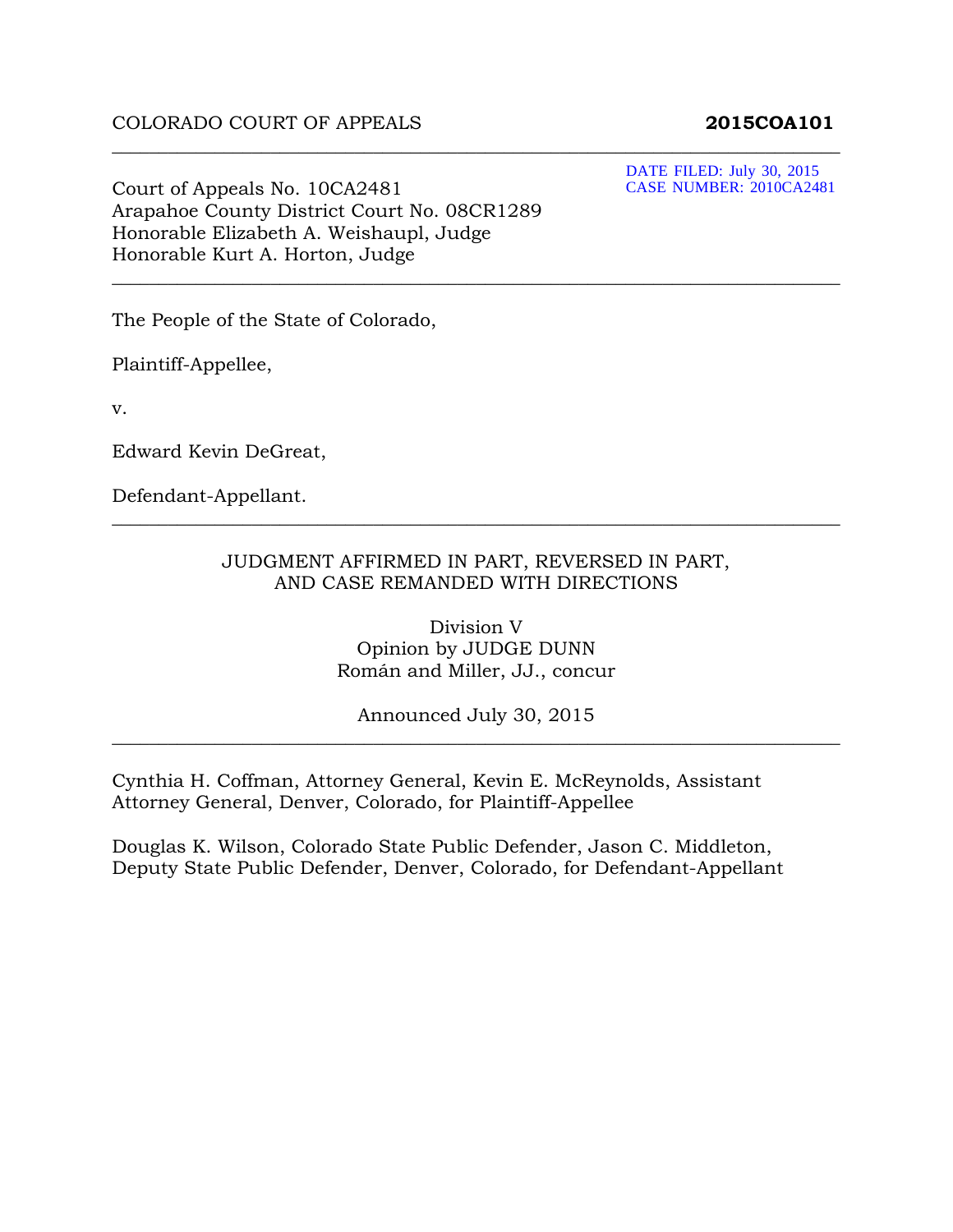¶ 1 Defendant, Edward Kevin DeGreat, appeals the judgment of conviction entered on jury verdicts finding him guilty of aggravated robbery, second degree assault — reckless, and a crime of violence count. DeGreat contends that the trial court erred in (1) rejecting his tendered jury instruction on self-defense as an affirmative defense to aggravated robbery; (2) denying his *Batson* challenge; (3) failing to sua sponte strike testimony that he rejected a plea deal; and (4) denying his motion to suppress telephone calls made from the jail. Because we conclude that DeGreat was entitled to a selfdefense instruction in connection with the aggravated robbery charge, we reverse the judgment of conviction for aggravated robbery and the related crime of violence count. The judgment is otherwise affirmed.

#### I. Procedural Background

**Texable 2 Fig. 2** DeGreat was charged with attempted second degree murder, first degree assault, aggravated robbery, and theft. The charges arose from an altercation with a taxi cab driver over the fare, which culminated in DeGreat stabbing and wounding the driver. DeGreat did not deny stabbing the driver or failing to pay the fare, instead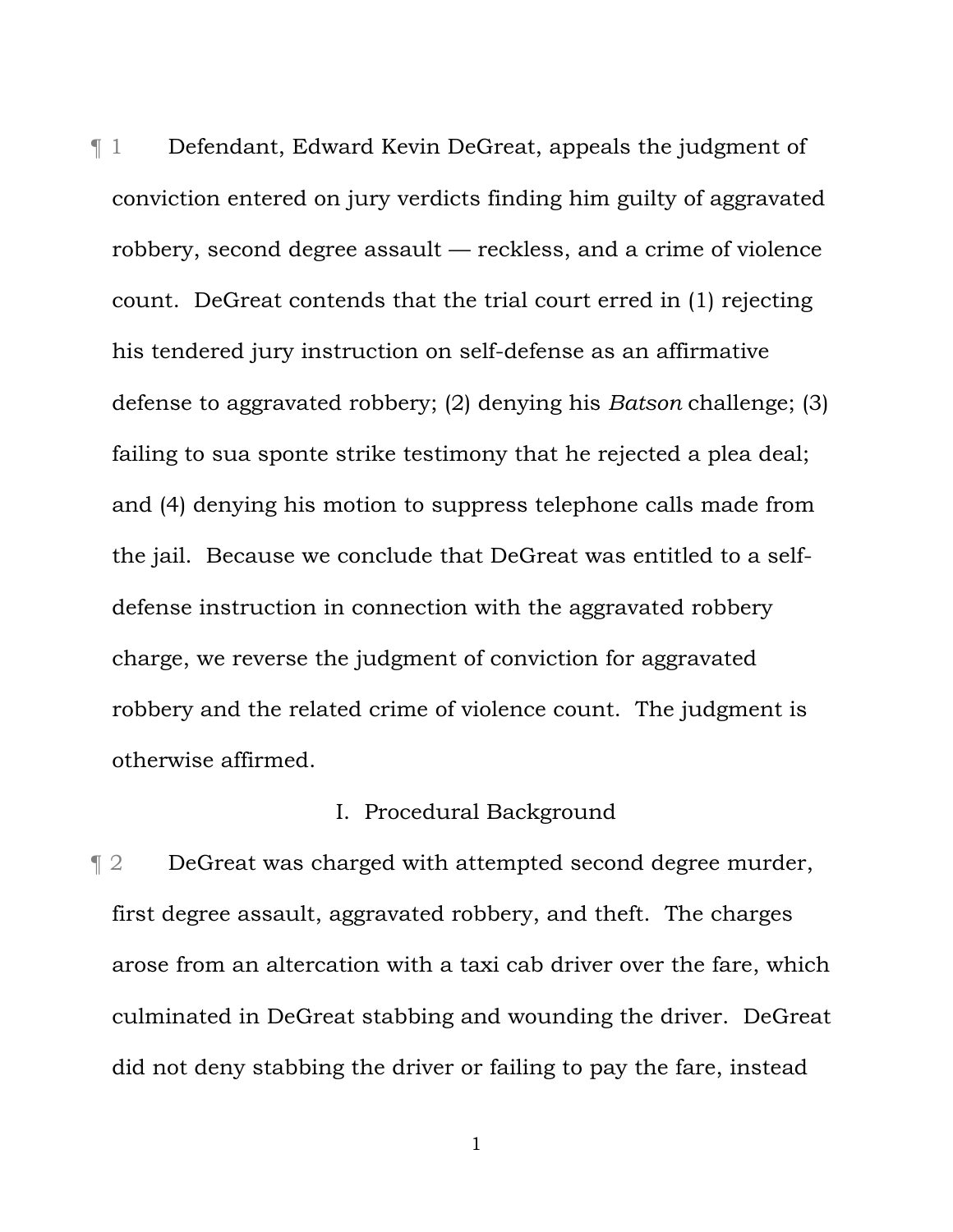defending on a theory of self-defense. The jury acquitted DeGreat of attempted second degree murder, first degree assault, and theft. But the jury found DeGreat guilty of aggravated robbery, the lesser included offense of second degree assault — reckless, and a crime of violence count.1

#### II. Affirmative Defense Instructions

¶ 3 DeGreat contends that, given the unique facts presented, he was entitled to a jury instruction on self-defense as an affirmative defense to aggravated robbery. We agree.

#### A. The Altercation

¶ 4 At trial, it was undisputed that DeGreat and two neighbors shared a cab ride home on the night of the altercation. When they reached their destination, the two neighbors left, leaving DeGreat in the front seat. What transpired next was contested.

¶ 5 According to DeGreat, when he attempted to pay the cab fare, he discovered he was a few dollars short. DeGreat testified that he told the cab driver he would get the full amount from his apartment, and gave the driver his identification card (ID) as

i<br>Li

<sup>&</sup>lt;sup>1</sup> The trial court subsequently reduced the second degree assault conviction to third degree assault — negligence with a deadly weapon.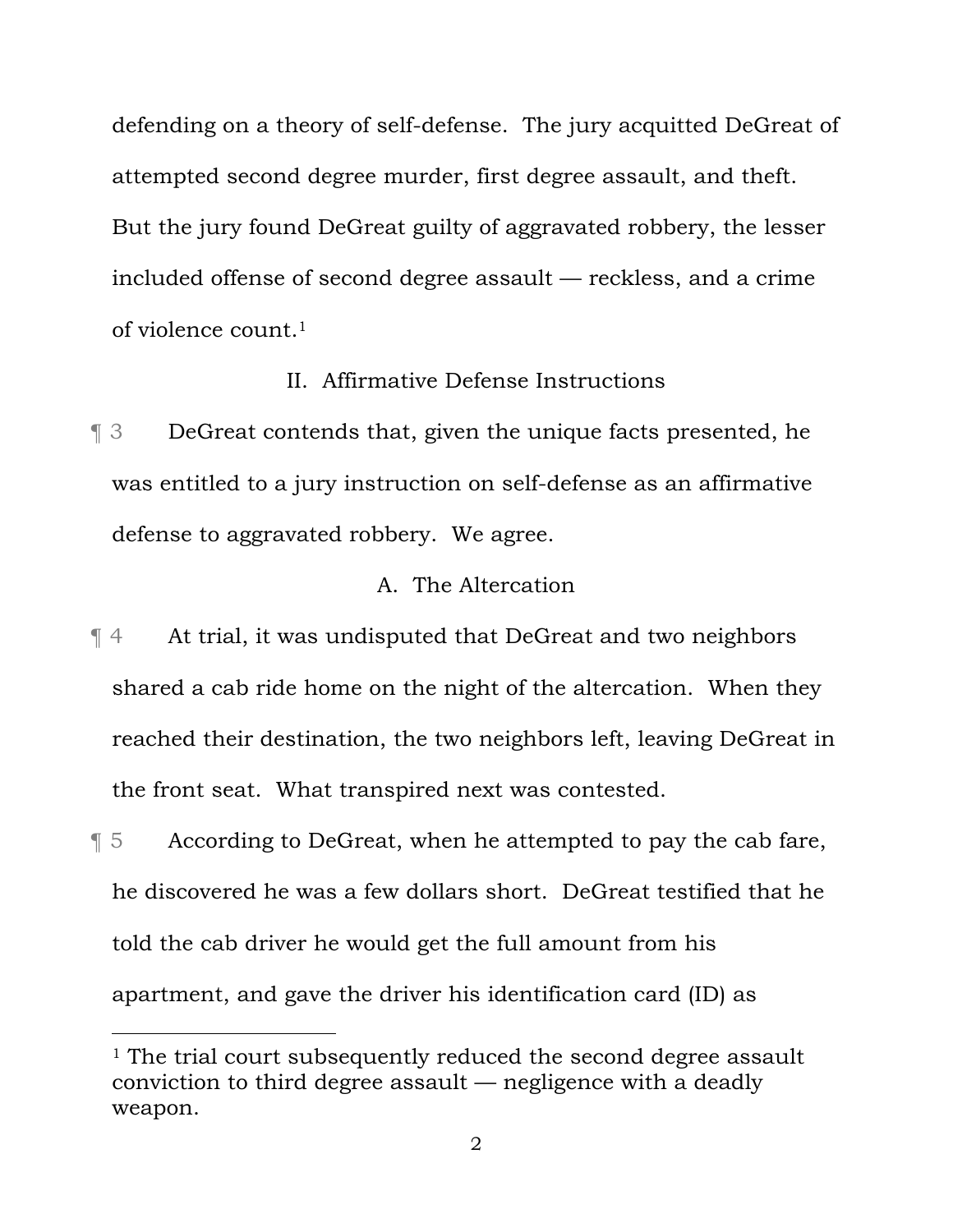collateral. DeGreat testified that the driver put the ID in his pocket, made a phone call, locked DeGreat in the cab, and told DeGreat that he had called the police.

¶ 6 DeGreat testified that he jumped into the back seat to try and exit through the back doors. He further testified that the cab driver then got out of the car and, after DeGreat pleaded with him, unlocked the doors. DeGreat stated that when he got out of the cab, he ignored the driver's order to stay put and started towards his apartment to retrieve the full fare. When DeGreat turned to leave, the cab driver grabbed him and threw him onto the car. DeGreat testified that "the next thing [he knew, they were] . . . . fist fighting."

¶ 7 As they fought, DeGreat testified, he felt a burning sensation on his chin, saw blood on his shirt, and asked the cab driver if he had stabbed him. DeGreat testified that the driver then "put his hand behind his leg . . . [and DeGreat] saw something gleam in the [cab driver's] hand." Believing it was a weapon, DeGreat took a knife out of his pocket. When the cab driver approached, DeGreat cut him. The cab driver then fled.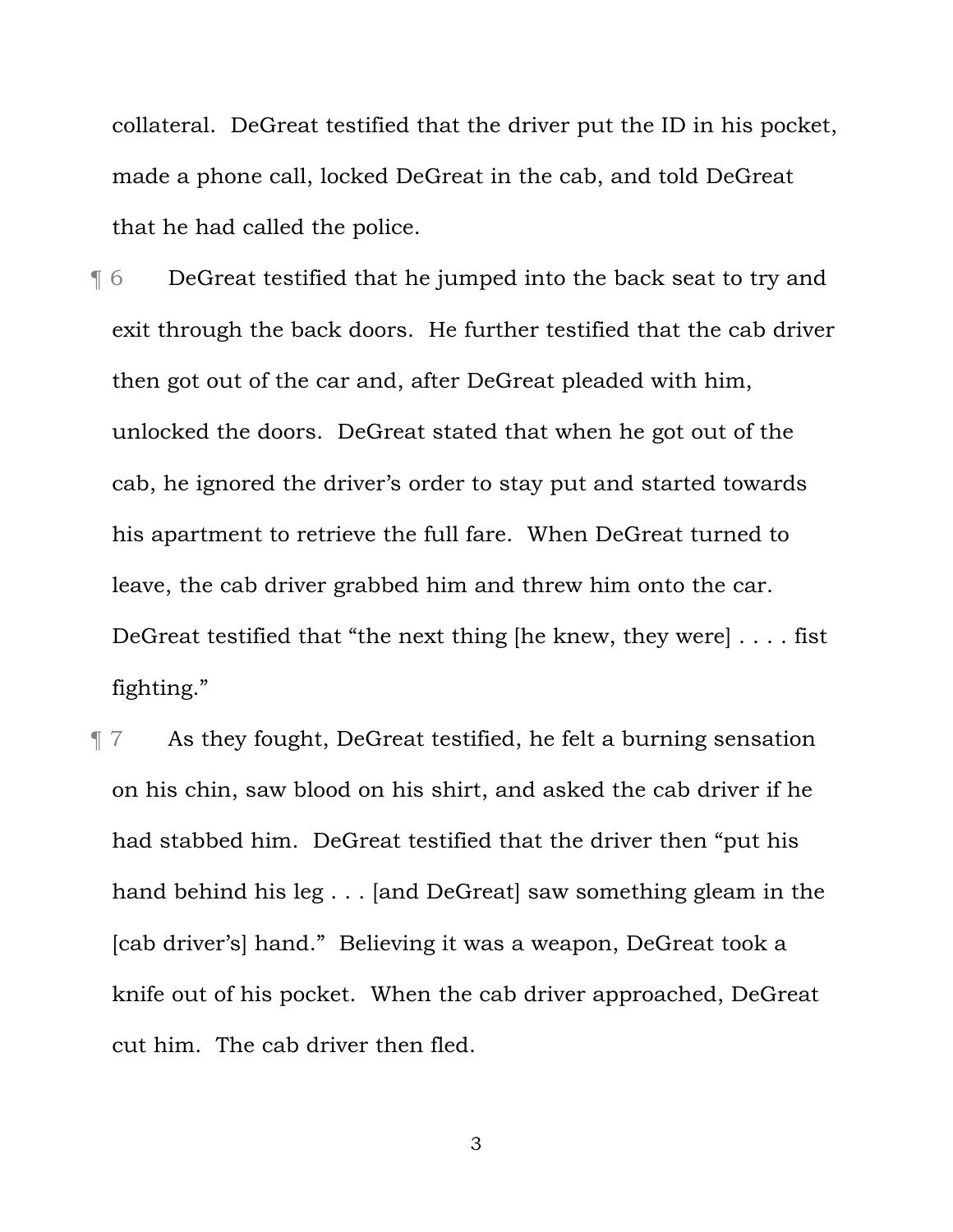¶ 8 The cab driver, in contrast, testified that DeGreat refused to get out of the cab.When DeGreat inexplicably crawled into the back seat, the driver became afraid and exited the cab. DeGreat got out of the cab and the driver described feeling "something to [his] neck," and afterward realized he was bleeding. The driver testified that he fled and DeGreat chased him. The driver testified that he ran to a convenience store where he located police.

¶ 9 DeGreat defended on a theory of self-defense. The jury was instructed that self-defense was an affirmative defense to the attempted murder and first degree assault charges. DeGreat also requested a self-defense instruction in connection with the aggravated robbery charge. DeGreat asserted that self-defense applied to aggravated robbery because the "taking" was part of a continuous transaction in which he defended himself from the cab driver's aggression.2 The trial court denied the tendered instruction. The jury acquitted DeGreat of attempted murder, first

i<br>Li

<sup>2</sup> The "taking" consisted of DeGreat's failure to pay the fourteen dollars owed for the cab fare. Because the parties do not raise the issue, we assume without deciding that this failure to pay is a "taking." *See* §§ 18-4-301, -302, C.R.S. 2014 (listing elements of robbery and aggravated robbery).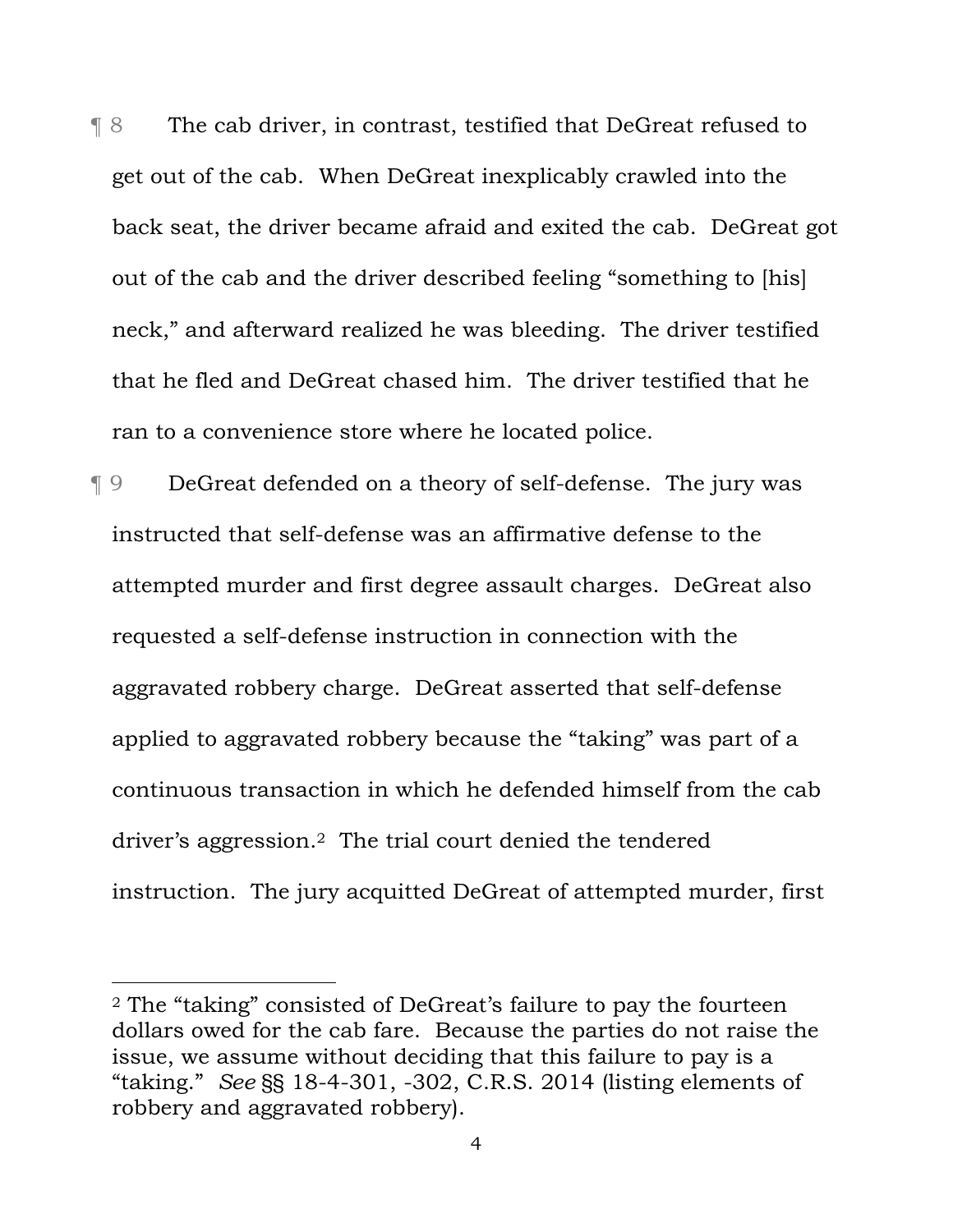degree assault, and theft, but convicted him of reckless assault and aggravated robbery.

#### B. Preservation and Standard of Review

¶ 10 We first reject the People's contention that DeGreat did not preserve this claim because he did not specifically object during the jury instruction conference. Tendering the desired instruction sufficiently preserved this claim. *See People v. Ridgeway*, 2013 COA 17, ¶ 10 (tendering an alternative jury instruction sufficiently preserved a contention that the given jury instructions were inadequate); *accord People v. Pahl*, 169 P.3d 169, 183 (Colo. App. 2006). Therefore, we review the jury instructions de novo to determine if they accurately informed the jury of the governing law. *People v. Oram*, 217 P.3d 883, 893 (Colo. App. 2009).

#### C. Self-Defense

¶ 11 Colorado recognizes a limited statutory right to use physical force in self-defense. § 18-1-704, C.R.S. 2014. In particular, a person may use physical force to defend himself from what "he reasonably believes to be the use or imminent use of unlawful physical force" by another person. *Id.* The affirmative defense of self-defense extends to any crime except those requiring a mental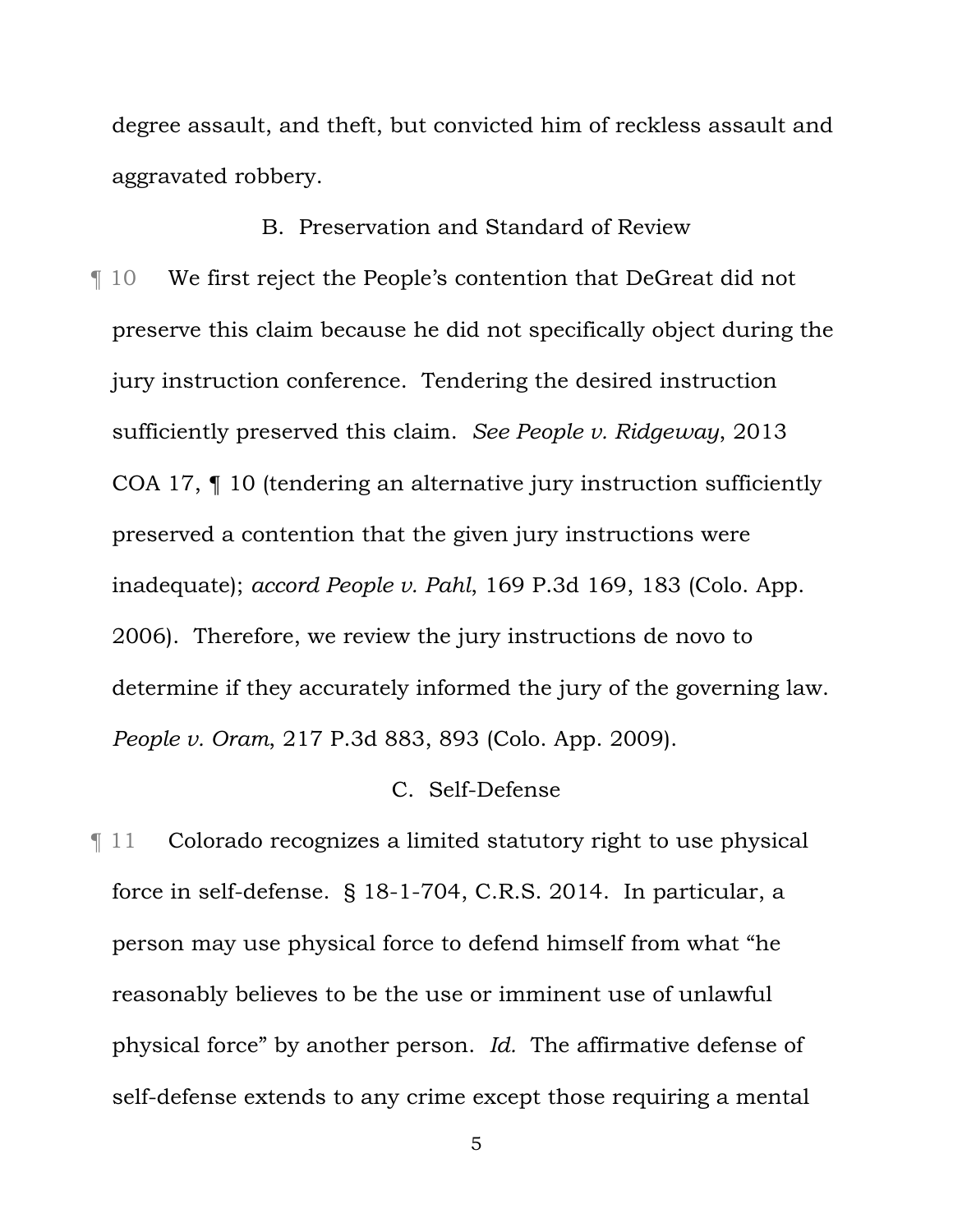state of recklessness, extreme indifference, or negligence. § 18-1- 704(1), -704(4); *People v. Pickering*, 276 P.3d 553, 556 (Colo. 2011) ("With respect to crimes requiring recklessness, criminal negligence, or extreme indifference, . . . self-defense is not an affirmative defense, but rather an element-negating traverse."). Barring ambiguity, we construe the self-defense statute as written. *See State v. Nieto*, 993 P.2d 493, 506 (Colo. 2000).

¶ 12 Robbery and aggravated robbery require a defendant to act knowingly; that is, they are general intent crimes. *See* § 18-1- 501(6), C.R.S. 2014 (crimes requiring a knowing mental state are general intent crimes). The legislature did not exclude robbery, or any general intent crime, from the crimes for which self-defense is available as an affirmative defense. *See id.* Nor did the legislature eliminate self-defense for a particular class of crimes, such as crimes against property. *See* § 18-1-704. Had the legislature intended to exclude robbery from those crimes for which selfdefense is available as an affirmative defense, it would have plainly done so. *See Frazier v. People*, 90 P.3d 807, 811-12 (Colo. 2004); *City of Loveland Police Dep't v. Indus. Claim Appeals Office*, 141 P.3d 943, 954-55 (Colo. App. 2006); *cf. People v. Graves*, 479 N.E.2d 10,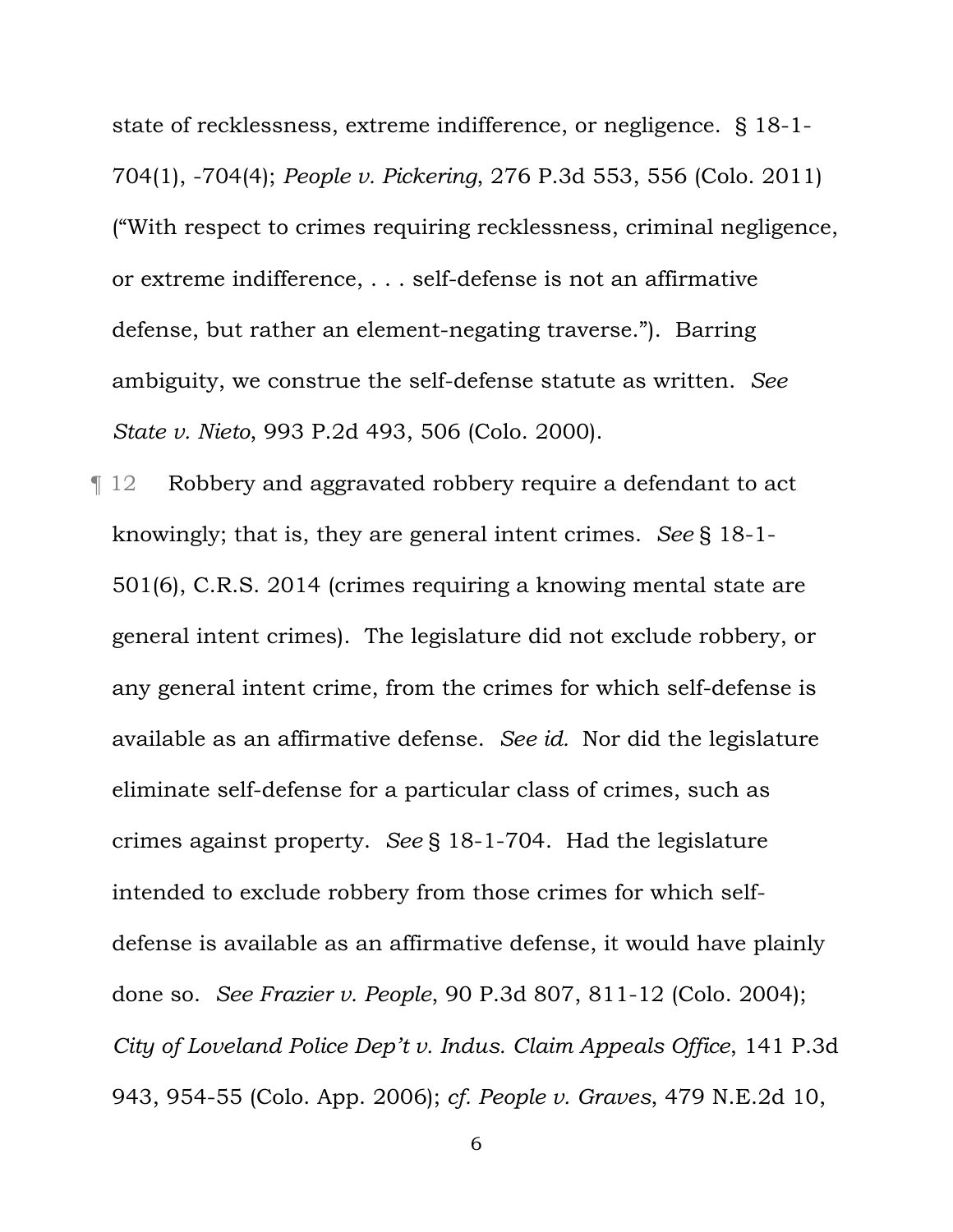12 (Ill. App. Ct. 1985) (because the state statute expressly excludes aggravated robbery from those crimes for which self-defense is applicable, defendant was not entitled to a self-defense instruction). ¶ 13 The Colorado Supreme Court agrees that the affirmative defense of self-defense applies to general intent crimes. *See Pickering*, 276 P.3d at 555 (self-defense is an affirmative defense to crimes requiring "intent, knowledge, or willfulness"). And divisions of this court have applied the self-defense statute to general intent crimes — irrespective of the type of crime. *See People v. Taylor*, 230 P.3d 1227, 1230 (Colo. App. 2009) (self-defense instruction should have been given as to the charge of knowing illegal discharge of a firearm), *overruled on other grounds by Pickering*, 276 P.3d 553.

¶ 14 *Taylor* is particularly instructive. There the defendant was charged with illegal discharge of a firearm. *Id.* at 1229. The trial court denied defendant's request for a self-defense instruction, finding the defense inapplicable. *Id.* On appeal, a division of this court reversed, concluding that self-defense is available as an affirmative defense to general intent crimes. *Id.* at 1230. Relying on cases from other jurisdictions, the court concluded that it would be illogical to allow a defendant to assert self-defense to charges of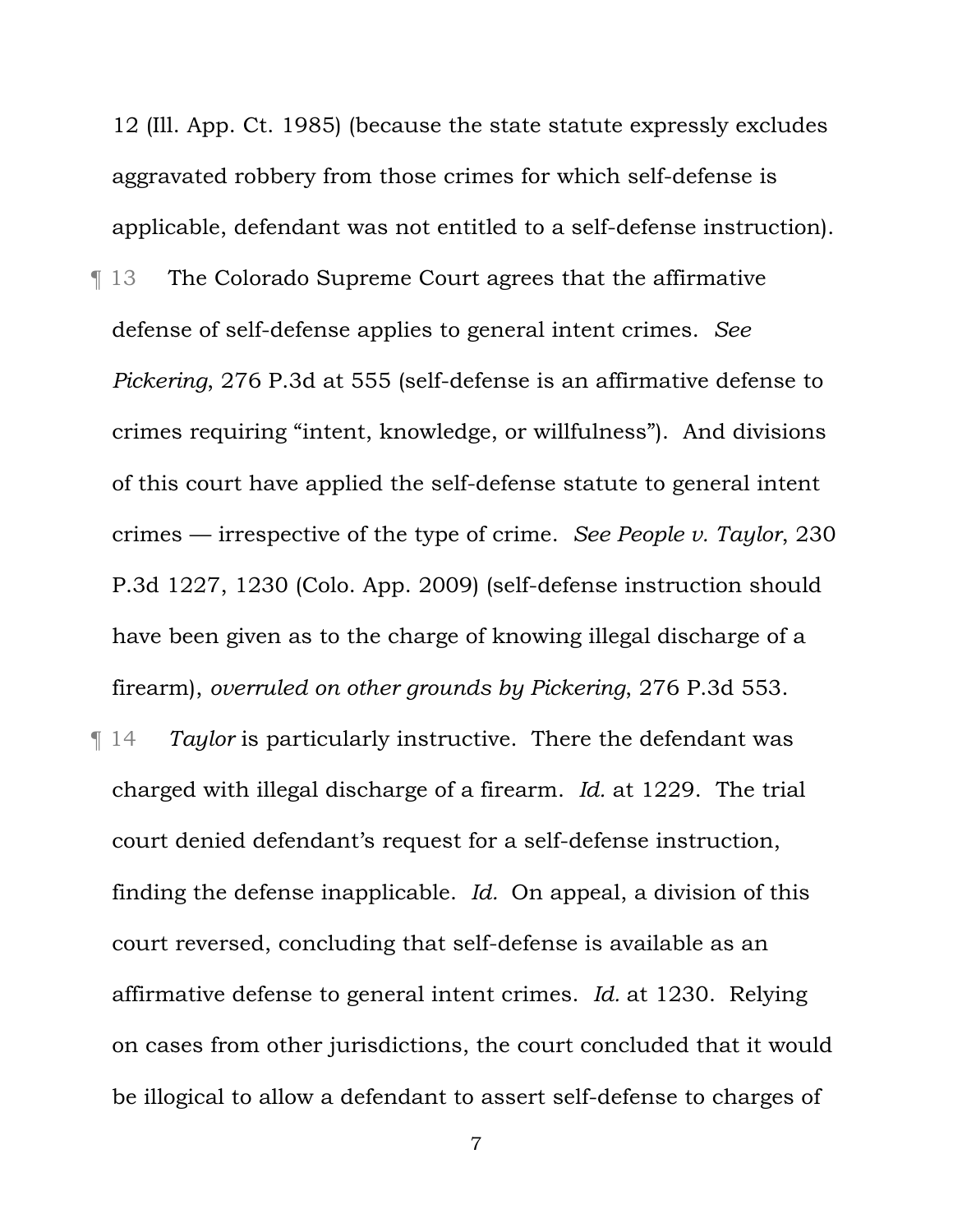assault or murder, but disallow it for a related charge that is "intertwined with the attack necessitating self-defense." *Id.* at 1230. Thus, notwithstanding the People's argument that illegal discharge of a firearm is a "crime against property, not persons," *Taylor* concluded that the defendant was entitled to a self-defense instruction. *Id.* at 1231; *see also People v. Mullins*, 209 P.3d 1147, 1151 (Colo. App. 2008) (jury should have been allowed to consider self-defense as an affirmative defense to the crime of inciting or engaging in a riot); *cf. People v. Fuller*, 781 P.2d 647, 650-51 (Colo. 1989) (self-defense may be an affirmative defense to resisting arrest).

¶ 15 The circumstances here are similar to *Taylor*. Evidence was presented that supported an affirmative self-defense instruction and DeGreat defended against the attempted murder and first degree assault charges on that basis. *See Idrogo v. People*, 818 P.2d 752, 754 (Colo. 1991) ("[W]here the record contains any evidence tending to establish the defense of self-defense, the defendant is entitled to have the jury properly instructed with respect to that defense."). And the robbery was intertwined with the assault. That is, there was some evidence that DeGreat's failure to pay the fare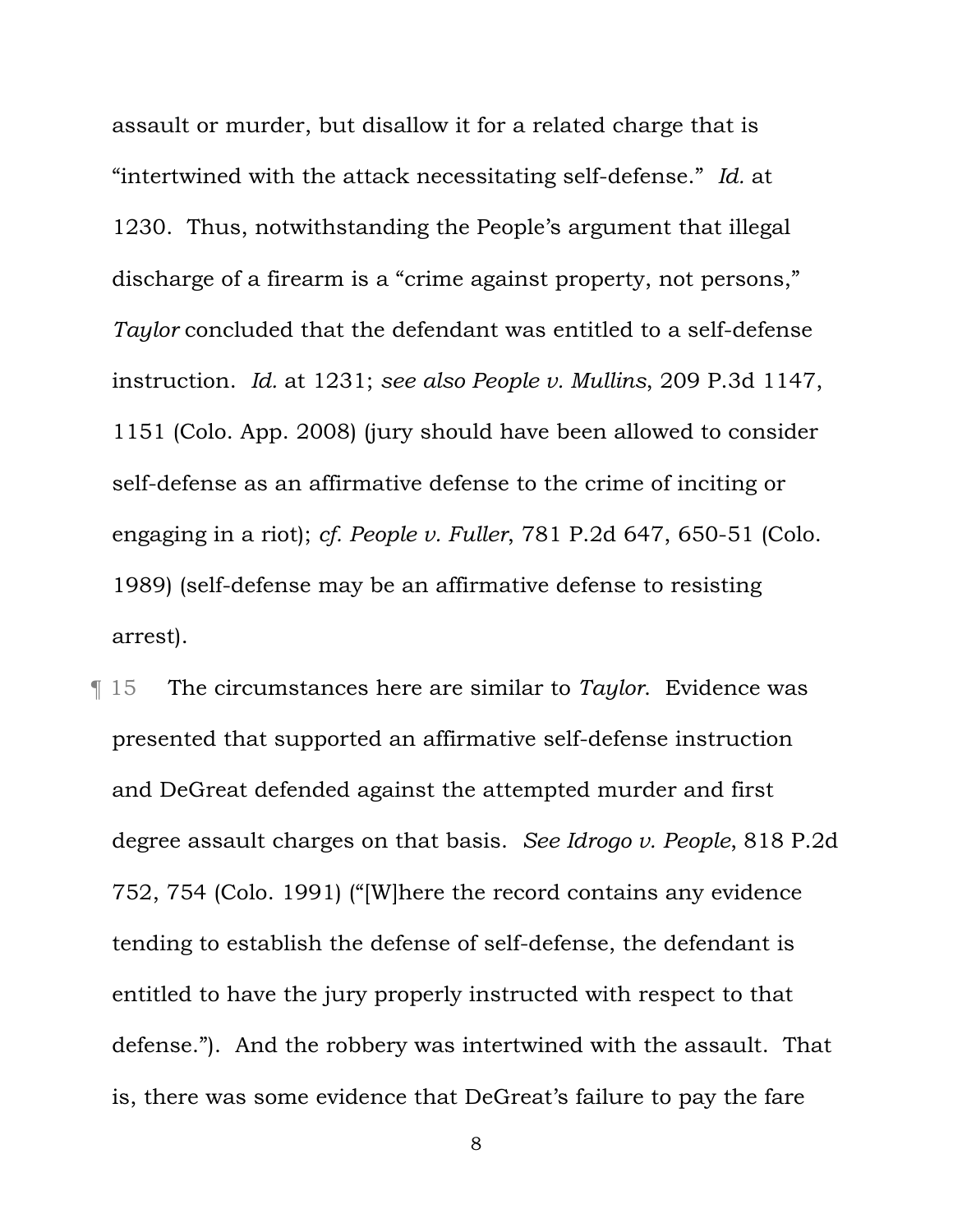was entangled with his belief that the use of physical force against the cab driver was necessary. Thus, from the testimony presented, the jury could have concluded that DeGreat had the right to defend himself against what he "reasonably believe[d] to be the use or imminent use of unlawful physical force." § 18-1-704; *see Taylor*, 230 P.3d at 1230; *cf. Commonwealth v. Rogers*, 945 N.E.2d 295, 306-07 (Mass. 2011) (based on the facts presented it was not error to give a self-defense instruction for a robbery charge). Consequently, under these facts, it is illogical to allow self-defense as an affirmative defense to some of the general intent crimes, but not all of them. *Taylor*, 230 P.3d at 1231.

¶ 16 True, several decades ago a division of this court concluded that self-defense is not an affirmative defense to aggravated robbery. *People v. Beebe*, 38 Colo. App. 80, 81, 557 P.2d 840, 841 (1976) (the elements of robbery are inseparable, and "[s]elf-defense cannot justify the taking of a thing of value from the person or presence of another"); *see also People v. Laurson*, 15 P.3d 791, 794 (Colo. App. 2010).3 But for two reasons we are not persuaded by

i

<sup>3</sup> *Laurson* replicates *Beebe's* holding in dicta without analyzing the self-defense statute and therefore does not alter our analysis.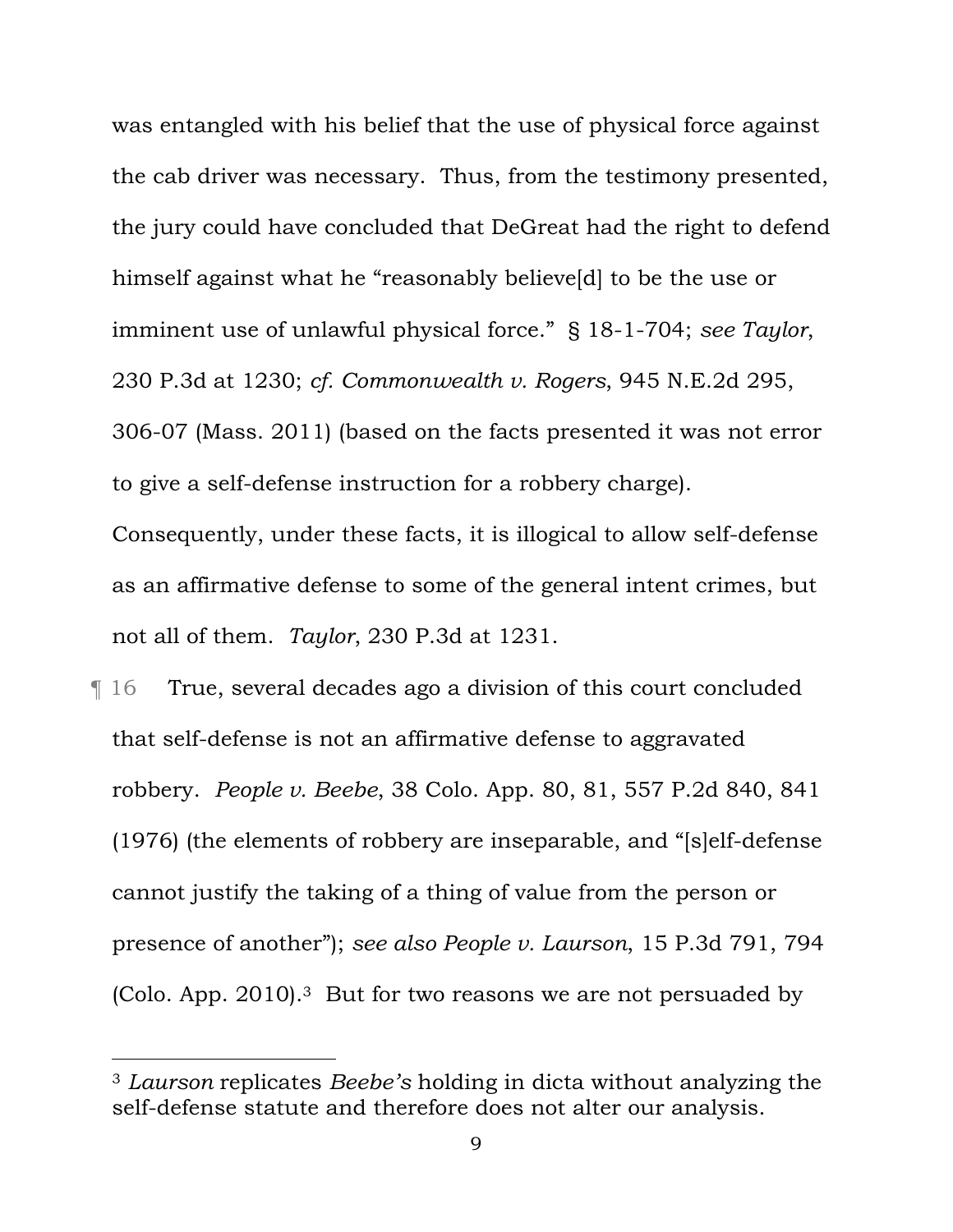*Beebe*. First, *Beebe* does not address or analyze the self-defense statute or explain why the plain language permitting self-defense for general intent crimes does not apply to robbery.4 38 Colo. App. at 81, 557 P.2d at 841. Second, *Beebe* cannot be reconciled with the Colorado Supreme Court's recognition that self-defense may be asserted in crimes such as robbery involving a mens rea of "intent, knowledge, or willfulness." *Pickering*, 276 P.3d at 555.Accordingly, we do not find *Beebe* persuasive and we decline to follow it.5 *See People v. Smoots*, 2013 COA 152, ¶ 21 (divisions of the Colorado Court of Appeals are not bound by other divisions' decisions).

¶ 17 We do not fault the trial court for relying on *Beebe.* Indeed, it had no alternative. Nevertheless, we conclude that the plain language of section 18-1-704 permits an affirmative self-defense instruction to the general intent crime of aggravated robbery where, as here, the evidence supports such a defense.

i

<sup>4</sup> Nor could *Beebe* have addressed the statute's express exclusion of certain crimes, as this subsection was added after *Beebe* was decided. *See* Ch. 83, sec. 1, § 18-1-704, 2003 Colo. Sess. Laws 795.

<sup>5</sup> Nothing in this opinion should be read, however, as undermining the rule that, in the context of felony murder, "[s]elf-defense may be available as an affirmative defense to a predicate felony but not as to the resulting death." *People v. Renaud*, 942 P.2d 1253, 1256 (Colo. App. 1996).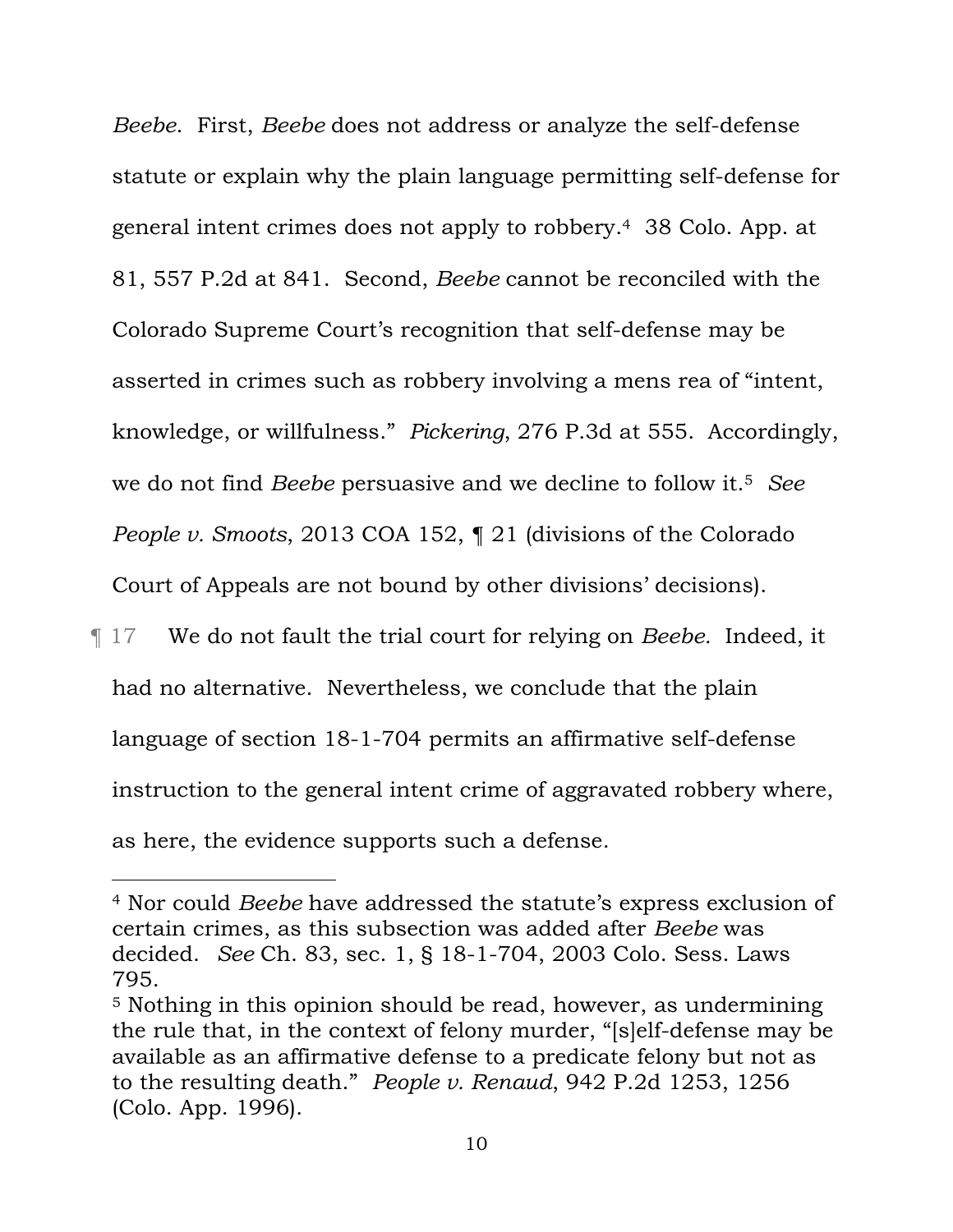¶ 18 And, notwithstanding the court's other self-defense instructions, we cannot say that the error was harmless. The jury was instructed on self-defense as an affirmative defense to first degree assault and attempted murder, but it acquitted DeGreat of both charges. Instead, the jury found DeGreat guilty of reckless second degree assault, to which self-defense is not an affirmative defense. By convicting DeGreat of reckless assault, the jury did not consider or reject the affirmative defense of self-defense. Thus, we conclude that the refusal to give the self-defense instruction for the charge of aggravated robbery lowered the prosecution's burden of proof and was not harmless. *See People v. Garcia*, 113 P.3d 775, 784 (Colo. 2005); *see also Lybarger v. People*, 807 P.2d 570, 582-83 (Colo. 1991) (an improper affirmative defense jury instruction that effectively removed the defense from the jury's consideration and thereby lowered the prosecution's burden of proof cannot be deemed harmless); *accord Taylor*, 230 P.3d at 1230.

¶ 19 DeGreat's aggravated robbery conviction is accordingly reversed and remanded for a new trial.

III. Remaining Contentions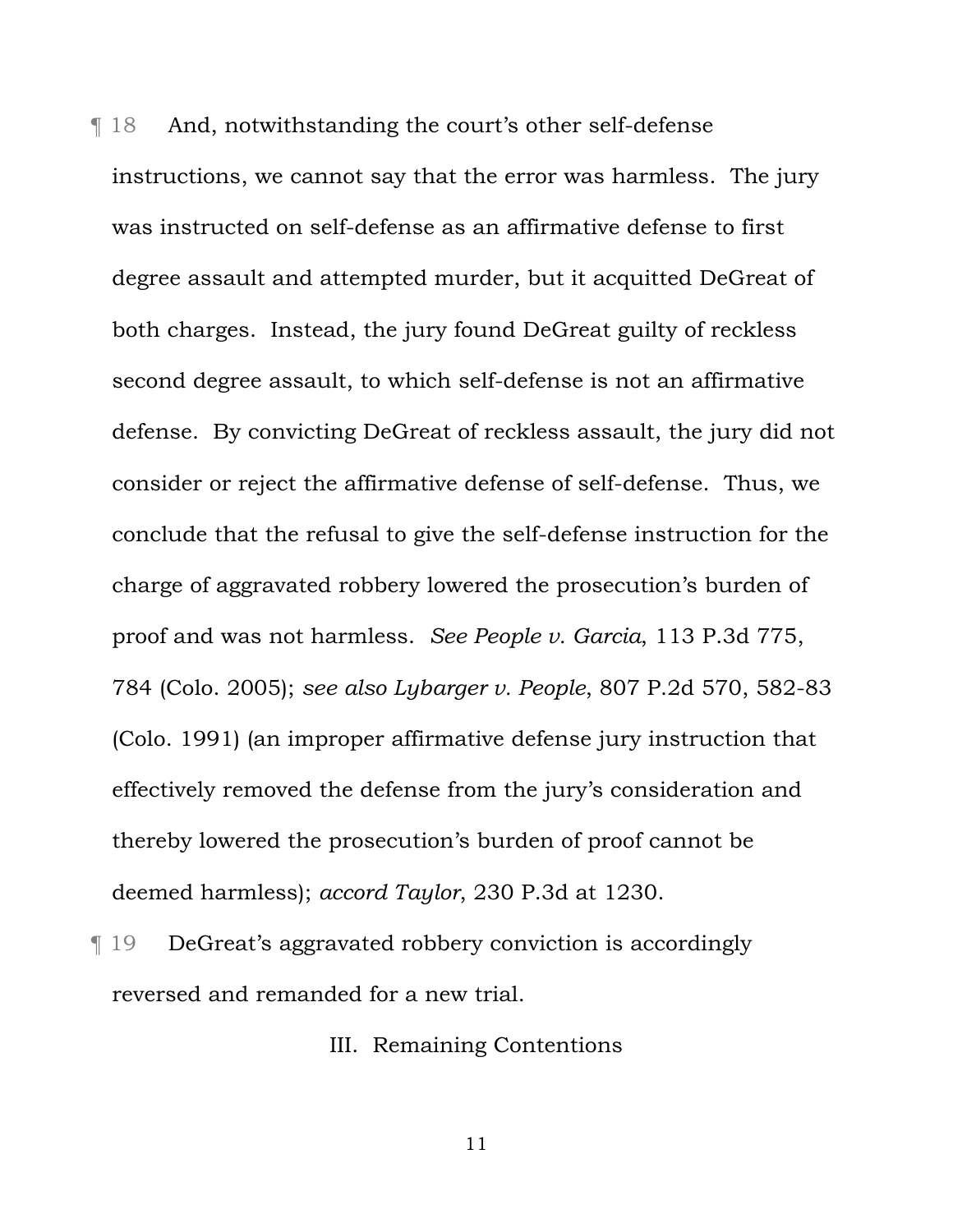¶ 20 To the extent DeGreat's remaining claims affect the misdemeanor assault conviction, we address them in turn.

#### A. *Batson* Challenge

¶ 21 DeGreat contends that the trial court erred in denying his challenge under *Batson v. Kentucky*, 476 U.S. 79 (1986), to the prosecutor's use of a peremptory challenge to remove Juror M, an African-American, from the panel. DeGreat argues that the trial court improperly denied his challenge because the prosecutor's proffered race-neutral reason for striking the juror was pretextual and, consequently, insufficient to demonstrate that the juror's removal was not racially motivated. We perceive no clear error.

#### 1. The Voir Dire

¶ 22 During jury selection, defense counsel extensively questioned prospective jurors about the necessity and moral acceptability of self-defense. When asked about his beliefs on the law permitting the use of force in self-defense, Juror M responded, "I agree with the law. As an individual, myself, I would be 100 percent defending myself." Juror M was not questioned further regarding self-defense.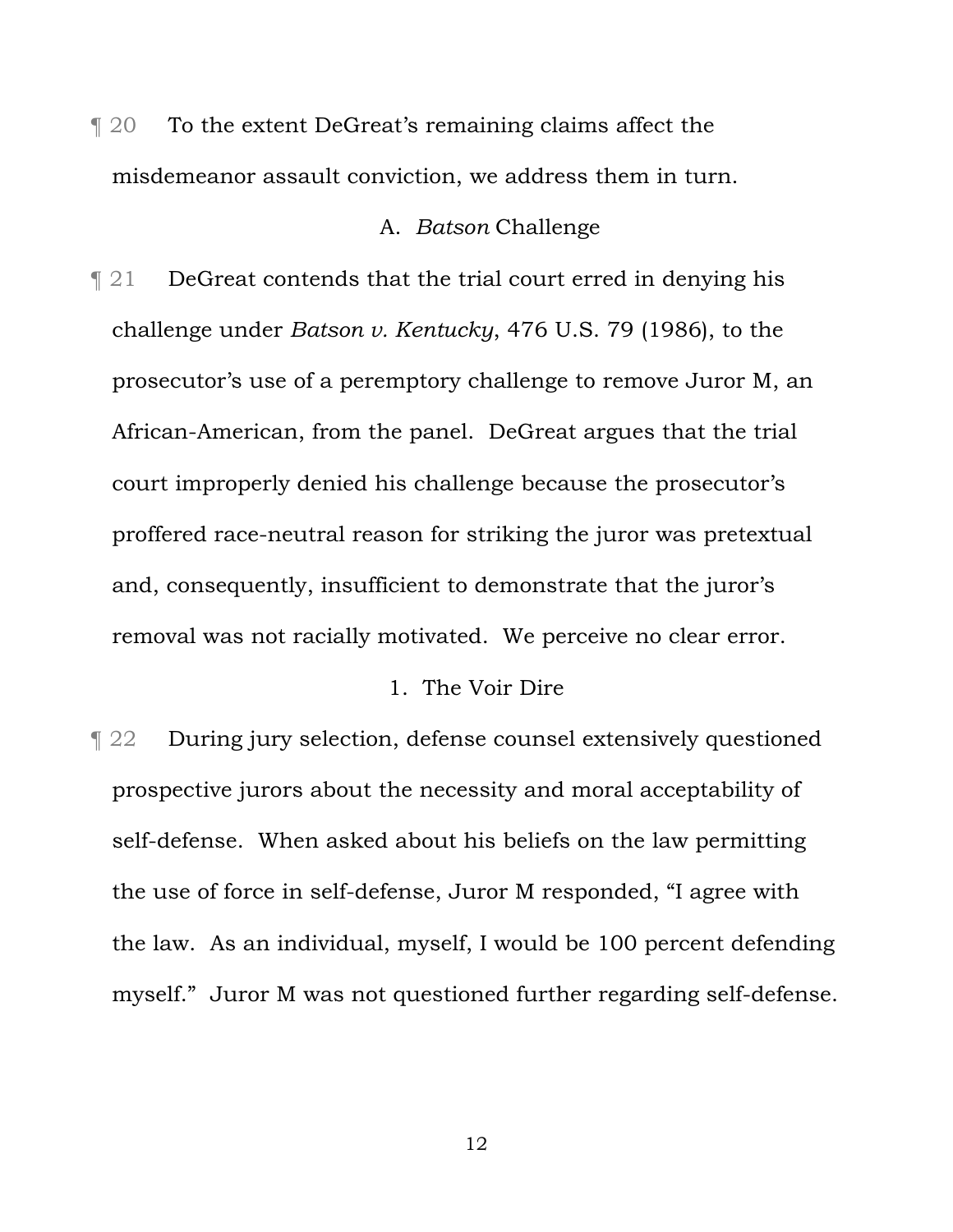- ¶ 23 Defense counsel later asked Juror M to respond to a hypothetical related to the credibility of police officers. Juror M asked defense counsel to clarify before answering the question.
- ¶ 24 After the parties began exercising peremptory challenges, Juror M interrupted the proceedings to request a bathroom break. The court allowed a five minute recess. Upon resuming the proceedings, the prosecution exercised its second peremptory strike on Juror M. Defense counsel then asserted a *Batson* challenge. As grounds for the challenge, counsel contended that Juror M was the only African-American on the panel and that he had given no responses during voir dire that "would subject him to be kicked by the state other than race."
- ¶ 25 The prosecutor responded that the venire had other persons of color. And the prosecutor explained that in response to a question about self-defense, Juror M made a "very quick and assertive statement" that he would exercise his right of self-defense and that he "sat forward and answered very quickly and in a different tone." The prosecutor also suggested that Juror M "seemed frail" and appeared "confused" when asked to respond to the hypothetical. These characteristics, combined with Juror M's request for a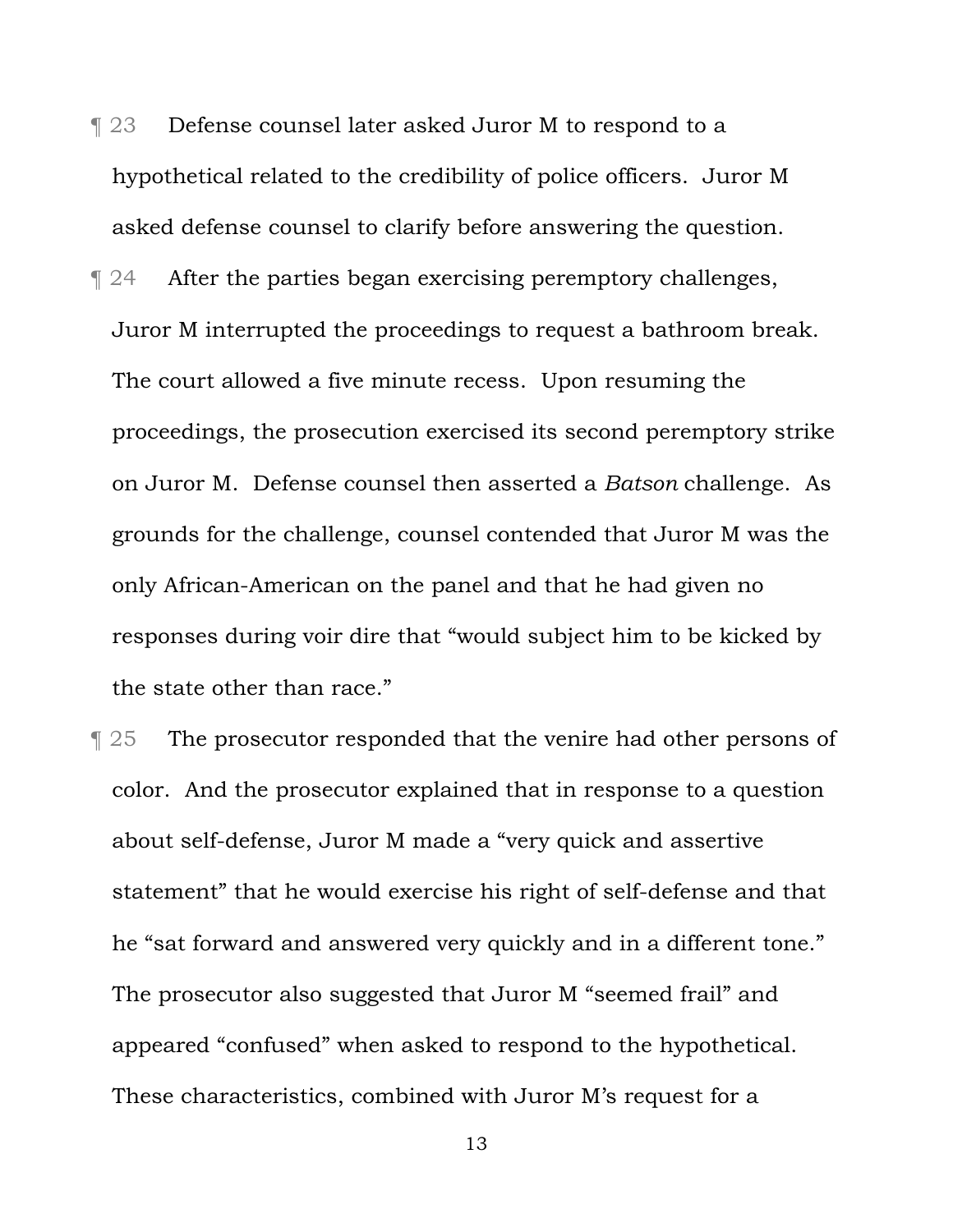bathroom break, led the prosecutor to have "concerns about [Juror M's] attention span."6

¶ 26 Stating its belief that Juror M was capable of following the law on self-defense, the court asked for further explanation. The prosecutor elaborated that it excused Juror M because of Juror M's "vivid reaction" and "vociferous[]" statement that, if threatened, he "personally would use force" to defend himself. The prosecutor emphasized that it was not asserting a causal challenge to Juror M based on any perceived inability to follow the law, but was instead exercising a peremptory due to Juror M's "bellicose response to [the self-defense] issue." Specifically, the prosecutor pointed out that someone with such a response "may not be . . . as good a juror . . . [as] somebody that is more pacifistic."

¶ 27 Defense counsel did not dispute the prosecutor's characterization of Juror M's tone or demeanor. Indeed, defense

i

<sup>6</sup> After the prosecutor set forth a basis for the peremptory challenge, a second prosecutor also commented that Juror M indicated in his questionnaire that he had a friend who was convicted of drug possession. However, the prosecutor admitted that other jurors gave similar answers. Beyond this comment, the record reflects no further argument or discussion concerning the questionnaire. And though the trial court noted the reference to the questionnaire, it did not rely on it as a basis for denying the *Batson* challenge.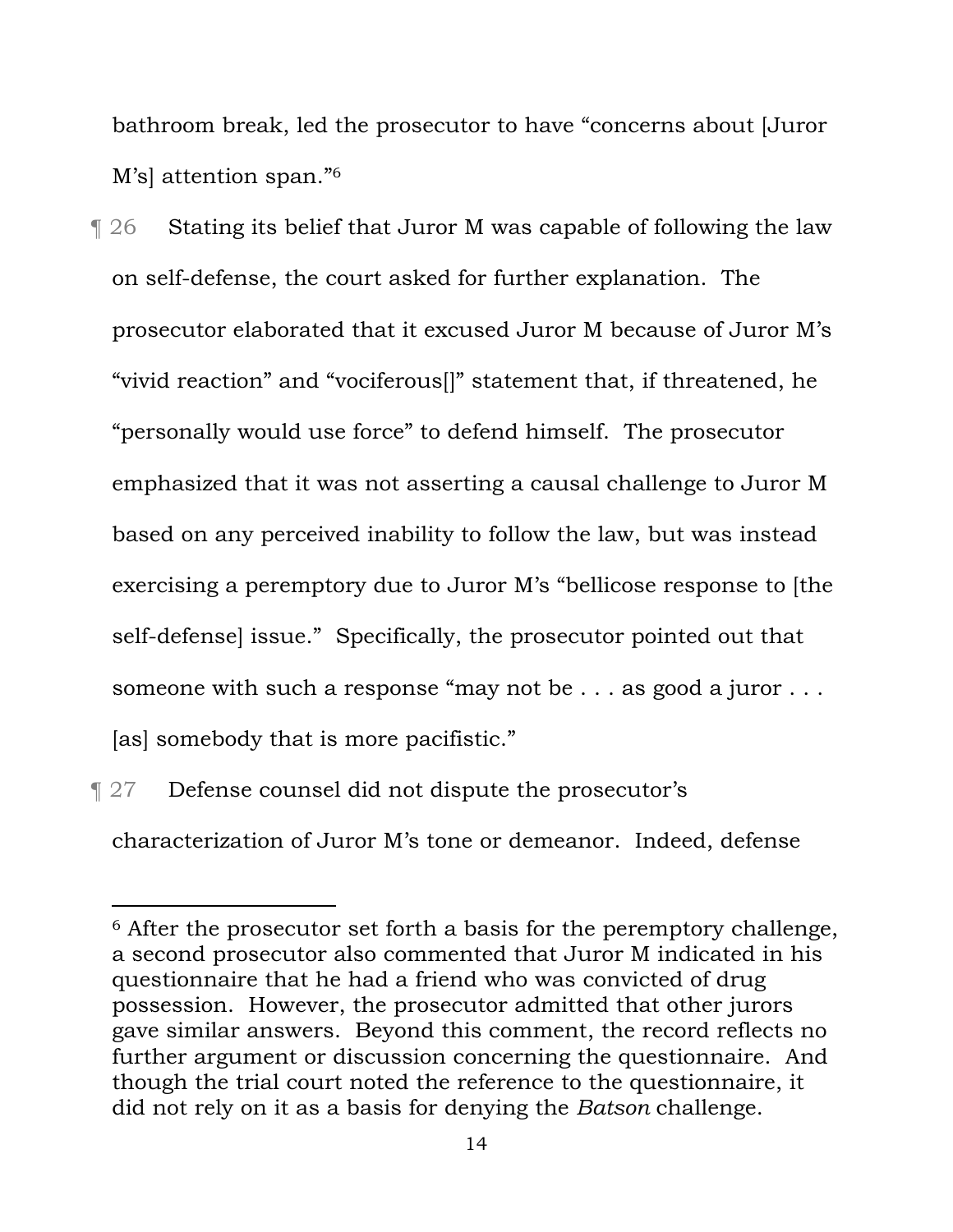counsel acknowledged that Juror M "was rather strong in his assertion that he would defend himself." But he argued that Juror M's own vulnerability — exhibited by his use of a cane and that he "appears to have some disability" — "may account" for Juror M's response. Defense counsel did not suggest that other jurors exhibited a similar tone or were similarly assertive when questioned about self-defense and did not ask the trial court to conduct a comparative juror analysis.

¶ 28 The court allowed the peremptory challenge, finding that the prosecutor had articulated a "good faith . . . nonracial reason for striking [Juror M]." Namely, "[i]n response to voir dire questions [regarding] self-defense, [Juror M] was very assertive of his right to use self-defense." Accordingly, the court denied the *Batson*  challenge.

# 2. Governing Law

¶ 29 Racial discrimination in jury selection violates the Equal Protection Clause, harming not only the defendant but also the excused jurors and the community at large. *Batson*, 476 U.S. at 86-87. Purposeful discrimination in exercising peremptory challenges is therefore impermissible. *Id.* at 89; *Valdez v. People*,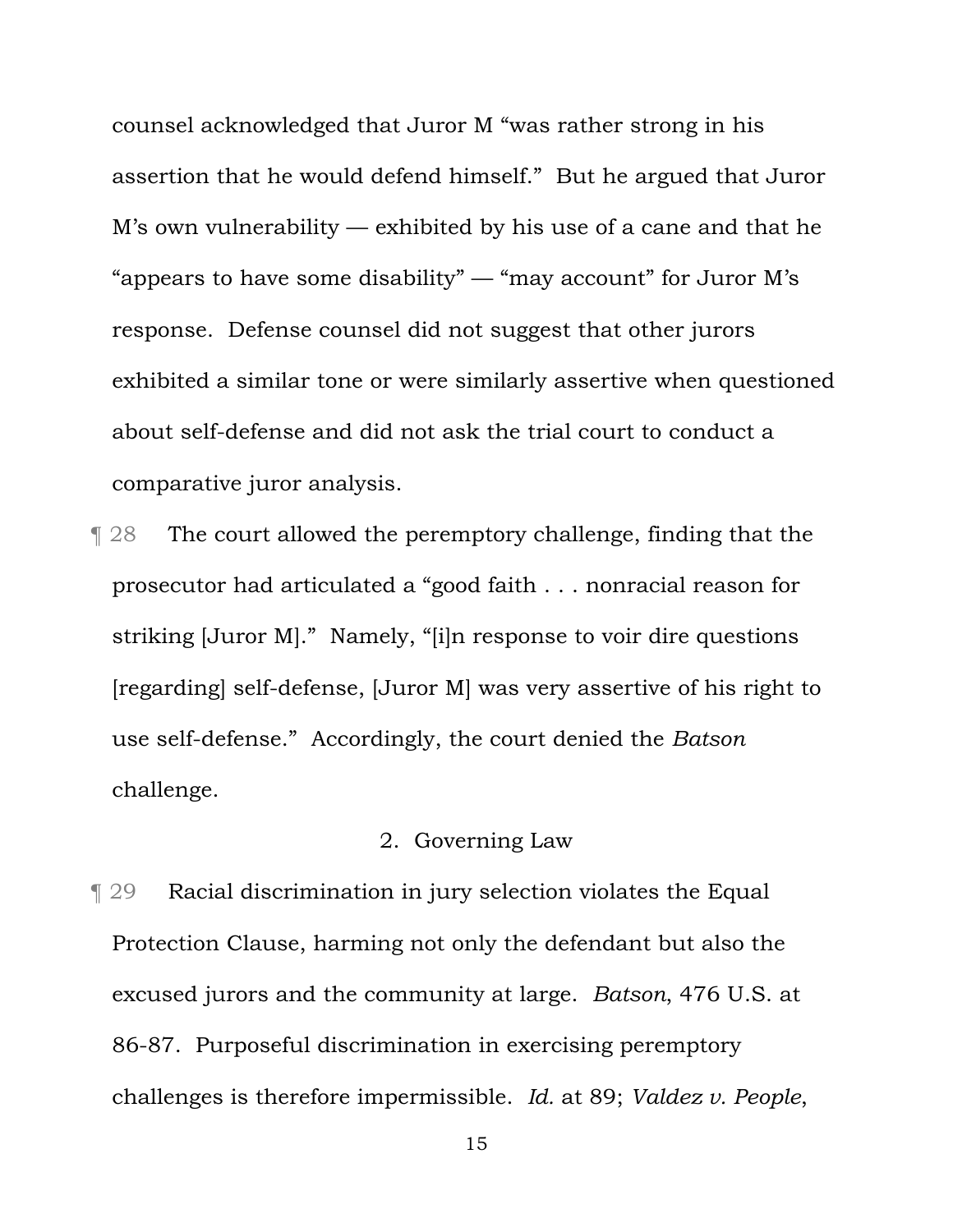966 P.2d 587, 589 (Colo. 1998). The ultimate burden of persuasion regarding racial motivation always rests with the party opposing the peremptory challenge. *Purkett v. Elem*, 514 U.S. 765, 768 (1995); *accord People v. Wilson*, 2015 CO 54M, ¶ 14.

¶ 30 In *Batson*, the Supreme Court outlined a three-step analysis that a trial court must follow when a defendant claims that a prosecutor's peremptory challenge is racially motivated. 476 U.S. at 86-87; *Valdez*, 966 P.2d at 589; *People v. Phillips*, 2012 COA 176, ¶ 159. The defendant must first make a prima facie showing that the prosecutor excluded a potential juror based on race by demonstrating that the prosecutor struck a juror who is part of a "cognizable racial group" and that the totality of the circumstances give rise to an inference of discrimination. *See Valdez*, 966 P.2d at 589-90 ("The prima facie standard is not a high one; the defendant is not required to prove by a preponderance of the evidence that discrimination occurred.").

¶ 31 If the defendant successfully presents a prima facie case for discrimination, the prosecutor must provide a race-neutral explanation for removing the juror. *Id.* at 590. The race-neutral explanation need not be persuasive or even plausible. *People v.*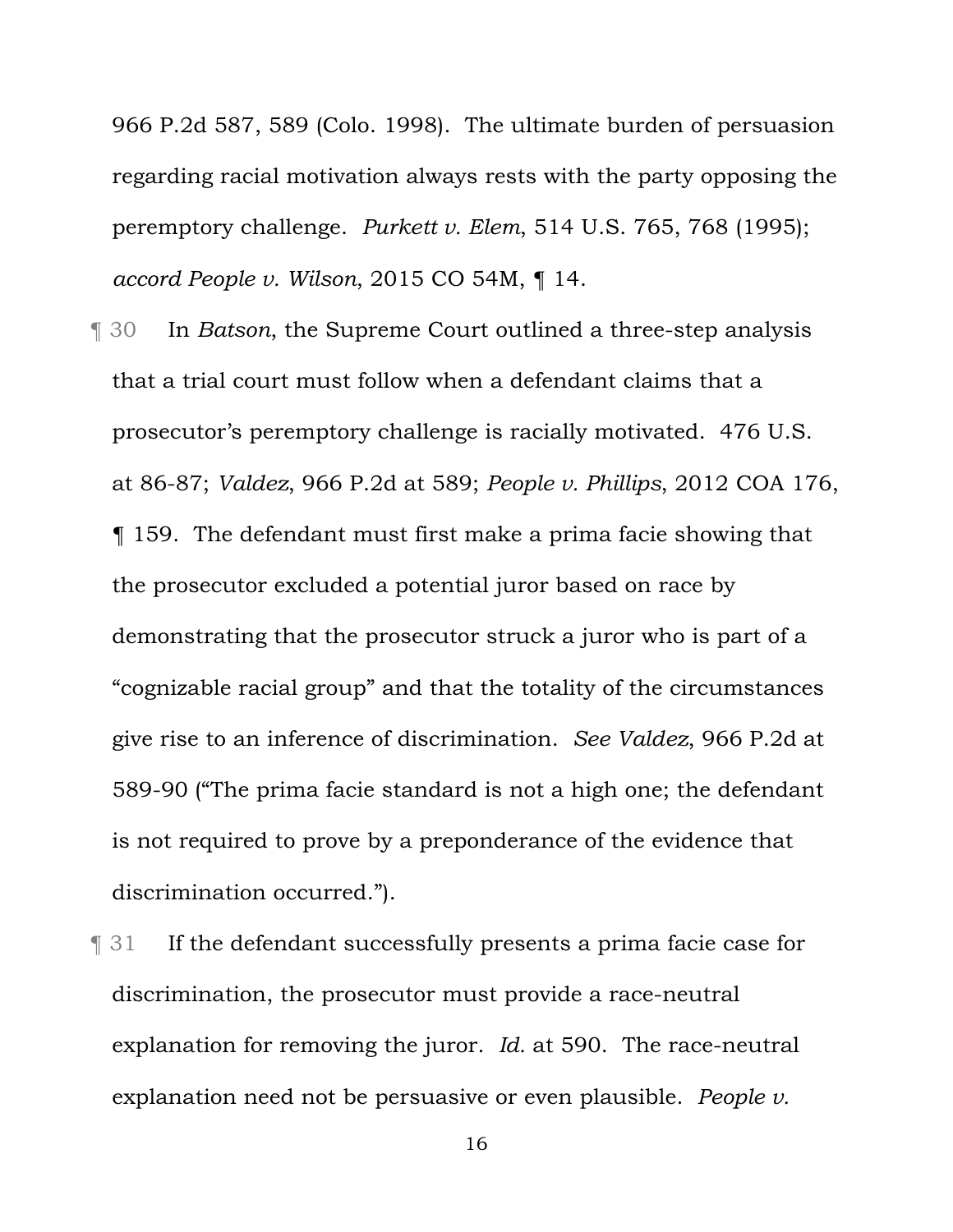*Robinson*, 187 P.3d 1166, 1172 (Colo. App. 2008). Unless a discriminatory intent is inherent in the prosecutor's explanation, the reason is deemed race-neutral. *Hernandez v. New York*, 500 U.S. 352, 360 (1991).

¶ 32 In the third and final step, after considering the race-neutral explanation and the response, the trial court must decide whether the defendant has proved purposeful racial discrimination. *Snyder v. Louisiana*, 552 U.S. 472, 477 (2008); *Valdez*, 966 P.2d at 590-91; *People v. O'Shaughnessy*, 275 P.3d 687, 690 (Colo. App. 2010), *aff'd, O'Shaughnessy v. People*, 269 P.3d 1233 (Colo. 2012). In doing so, the court must consider all relevant evidence as well as the credibility and demeanor of the attorney exercising the peremptory strike. *See Miller-El v. Dretke*, 545 U.S. 231, 239 (2005); *People v. Collins*, 187 P.3d 1178, 1182-83 (Colo. App. 2008); *Robinson*, 187 P.3d at 1173. Because the evaluation of credibility and demeanor "lie[s] peculiarly within a trial judge's province," we review a trial court's decision on step three only for clear error. *Snyder*, 552 U.S. at 477 (internal quotation marks omitted); *Wilson*, ¶ 13. And we defer to the trial court's finding absent exceptional circumstances. *Snyder*, 552 U.S. at 477.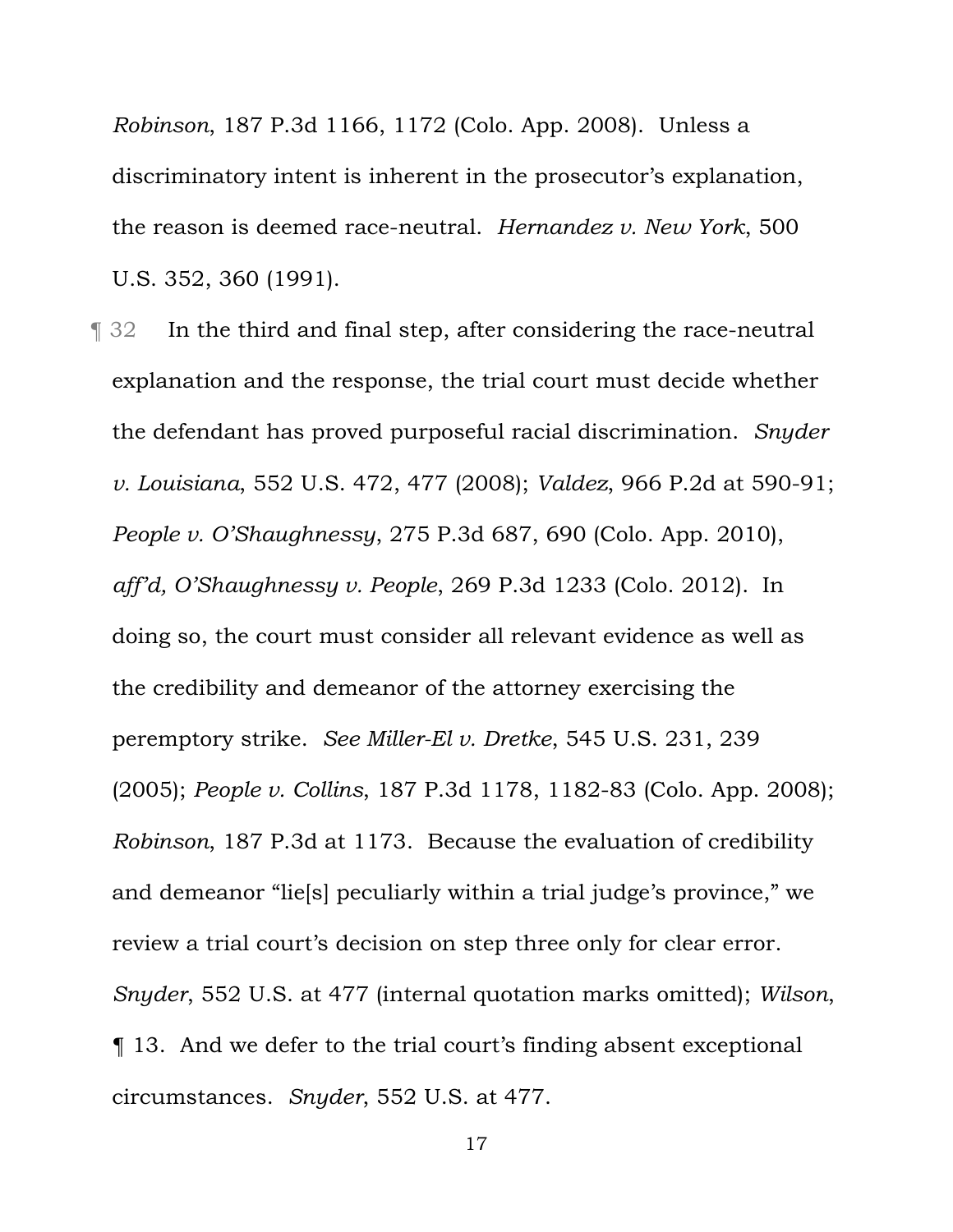#### 3. Analysis

- ¶ 33 DeGreat contends that the prosecutor's stated basis for the strike — Juror M's reaction to self-defense questioning — was pretextual because several other jurors gave similar responses when questioned about self-defense. We perceive no clear error. ¶ 34 The prosecutor's explanation regarding Juror M's response to self-defense was not based upon the content of Juror M's response — that he would "100 percent" use force to defend himself — but rather on the tone and demeanor in which Juror M responded. And defense counsel, when given the opportunity to respond, did not dispute the prosecutor's characterization of Juror M's tone or demeanor. *See O'Shaughnessy*, 275 P.3d at 695 (the trial court may consider a defendant's failure to rebut a prosecutor's explanation as acquiescing to its validity). Rather, counsel acknowledged Juror M's "strong" response.
- ¶ 35 In light of the prosecutor's demeanor-based explanation, we cannot say that the trial court clearly erred in finding the prosecution offered a good faith, race-neutral basis for its peremptory challenge. *See Snyder*, 552 U.S. at 479 (deference is especially warranted where an attorney's reasons for exercising a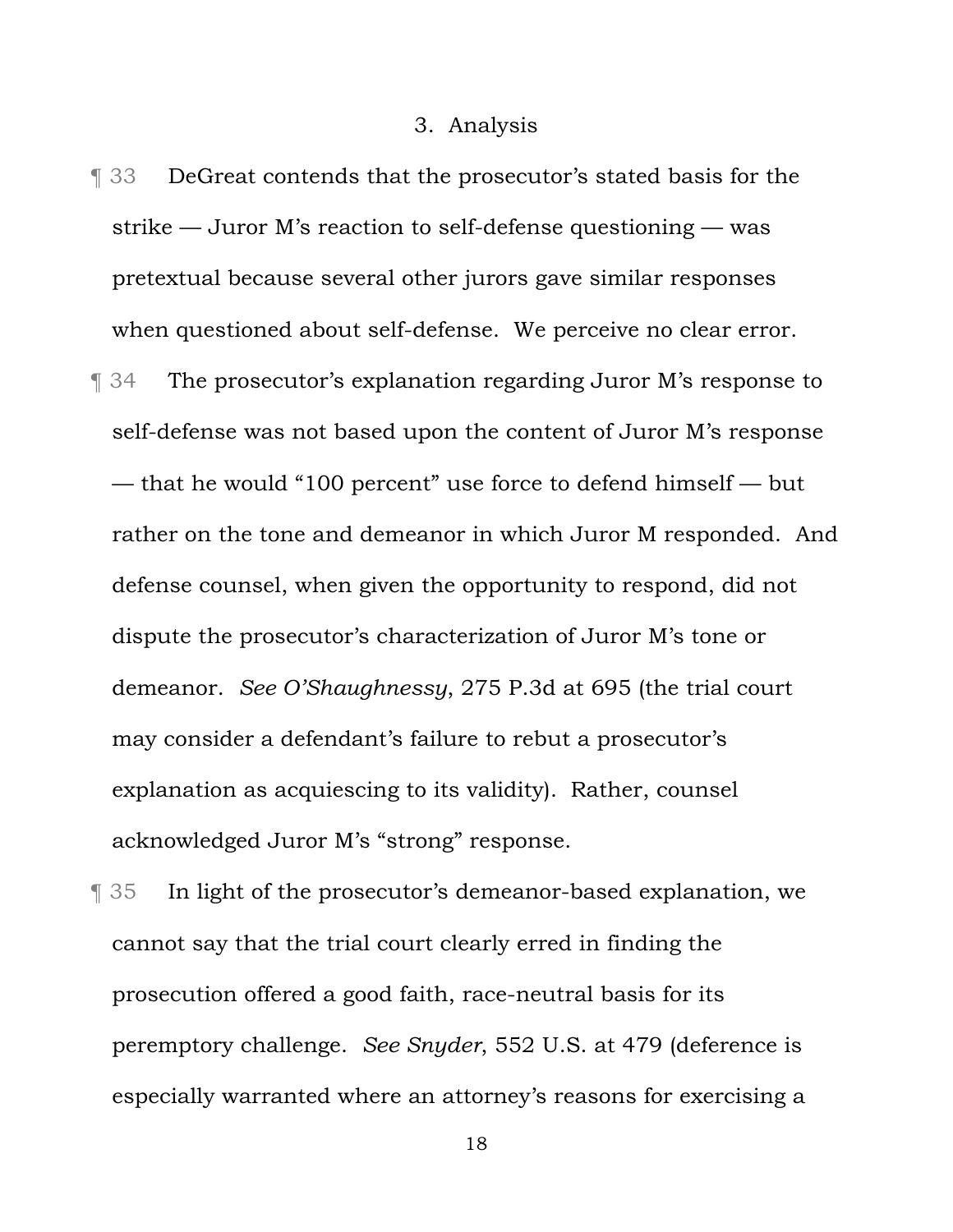peremptory strike were demeanor-based); *see also O'Shaughnessy*, 275 P.3d at 691-92 (there is "no question" that a trial court's reliance on a demeanor-based explanation for a strike is entitled to great deference). And given the trial court's acceptance of the prosecutor's good faith explanation, it matters not that the trial court did not "utter[]the magic words 'no purposeful discrimination.'" *Wilson*, ¶ 19.

¶ 36 Deference is due even where the trial court's credibility or demeanor determination is implicit, cannot be objectively verified, or was not directly observed by the trial court. *See Thaler v. Haynes*, 559 U.S. 43, 48-49 (2010) (there is no rule barring a court from crediting a prosecutor's demeanor-based reason for a peremptory strike because the court did not personally observe or recall the prospective juror's demeanor); *O'Shaughnessy*, 275 P.3d at 691 (court's credibility finding need not be express); *Robinson*, 187 P.3d at 1174 (a reviewing court need not be able to independently confirm the prosecutor's stated reason for exercising a peremptory challenge nor must it question a trial court's ruling merely because it is not accompanied by an express credibility finding).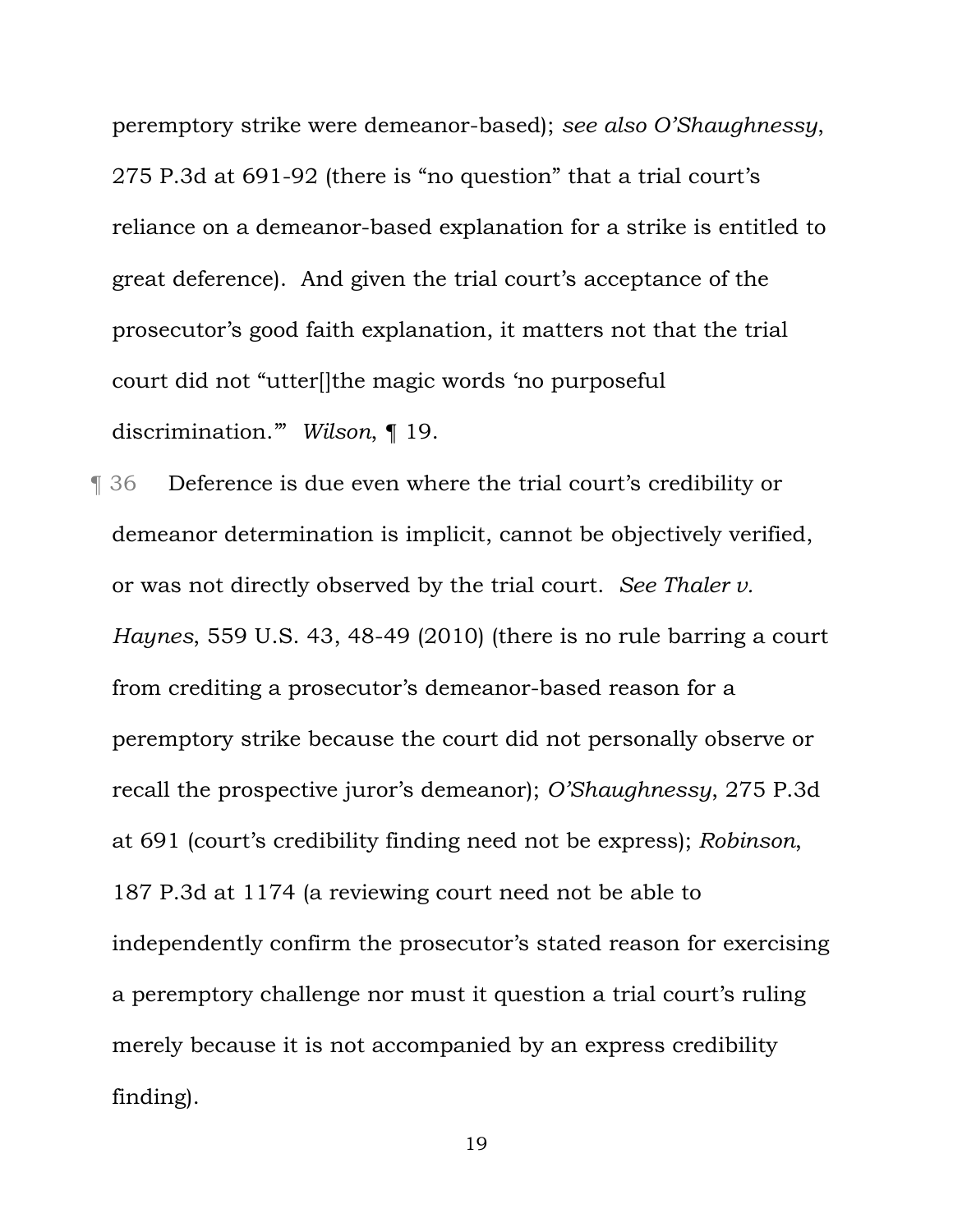¶ 37 To be sure, it is preferable for a trial court to make specific findings when possible  $-$  in particular, on the issues of credibility and demeanor — regarding its reasons for denying a *Batson*  challenge. Such findings improve the appellate record and permit more meaningful review. But because nothing in the record here either clearly refutes or contradicts the prosecutor's demeanorbased explanation, we will not question the prosecutor's credibility or second-guess the trial court's finding that the prosecutor offered a good faith explanation.

¶ 38 DeGreat rightly states that an otherwise race-neutral explanation may be called into question when jurors with similar views, but not of a cognizable racial group, are not excused. *See Snyder*, 552 U.S. at 480. He contends that because other jurors expressed views on self-defense similar to Juror M's, the prosecutor's reason was pretextual. He thus asks this court to engage in a comparative juror analysis to affirm his contention. DeGreat did not make this request at trial, and we decline to undertake such an analysis now. *See Wilson*, ¶ 22 (declining to examine, on appellate review, whether similarly situated venire members were treated differently).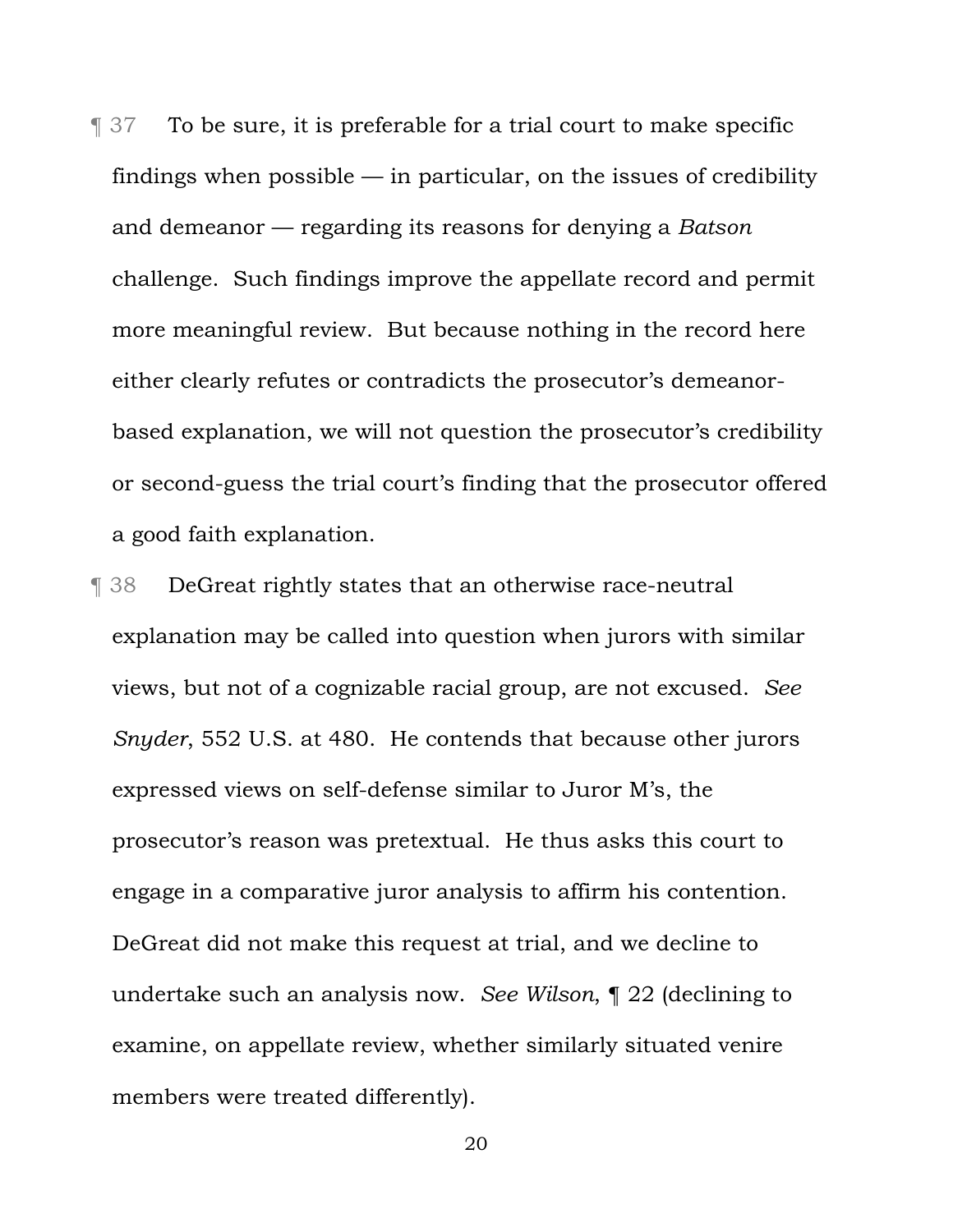¶ 39 We are particularly not inclined to engage in a comparative juror analysis where, as here, the prosecutor's explanation was not based on the content of Juror M's response but rather on his tone and demeanor. *Cf. id.* at ¶ 18 ("Only the trial court can assess nonverbal cues, such as hesitation, voice inflection, and facial expressions, that are not recorded on a transcript."). The unremarkable fact that other jurors agreed that self-defense might be appropriate in some circumstances does not contradict the prosecutor's demeanor-based explanation for striking Juror M. Divorced from the nuances of tone and demeanor, other jurors' similar responses add little to the question of whether Juror M's strike was pretextual.

¶ 40 This is not to say that an appellate court must never conduct a comparative juror analysis. For example, where nondemeanorbased factors form the basis of a peremptory challenge, a comparative juror analysis may be appropriate. Indeed, *Snyder* presents such a circumstance. There, the prosecutor offered one demeanor-based and one nondemeanor-based explanation for a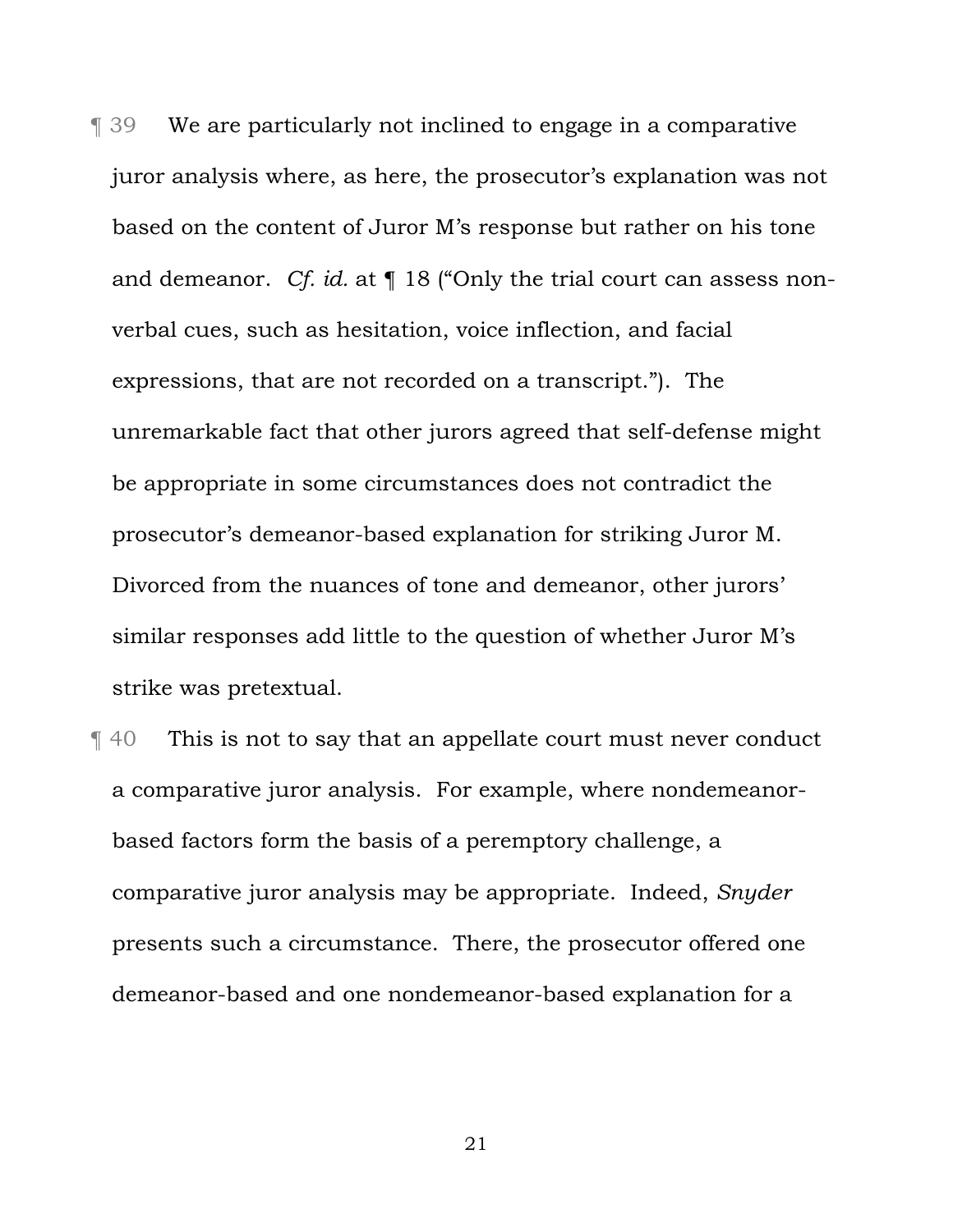peremptory challenge.7 *Snyder*, 552 U.S. at 478. The trial court denied the *Batson* challenge without any explanation. *Id.* at 478- 79. On appeal, the Supreme Court engaged in a comparative juror analysis of the nondemeanor-based explanation and concluded the explanation was clearly refuted by the record. *Id.* at 479-82; *see also Thaler*, 559 U.S. at 48-49 (in *Snyder*, the Court concluded that, after a comparative analysis of similarly situated jurors, the record refuted the prosecutor's nondemeanor*-*based explanation); *accord People v. Beauvais*, 2014 COA 143, ¶ 16 (the *Snyder* record refuted the prosecutor's explanation that was not based on demeanor).

¶ 41 With respect to the demeanor-based challenge, the Supreme Court did not conduct a comparative juror analysis. Rather, the Court noted that nothing in the record suggested that the trial court placed any weight on the demeanor-based explanation in denying the *Batson* challenge. 552 U.S. at 485. Importantly, the Court recognized that there was no "realistic probability" that this potential reason could be explored more than a decade after trial.

i<br>Li

<sup>7</sup> The demeanor-based explanation was the juror's apparent nervousness and the nondemeanor-based explanation was that the juror's busy schedule might cause him to acquit to avoid a penalty phase.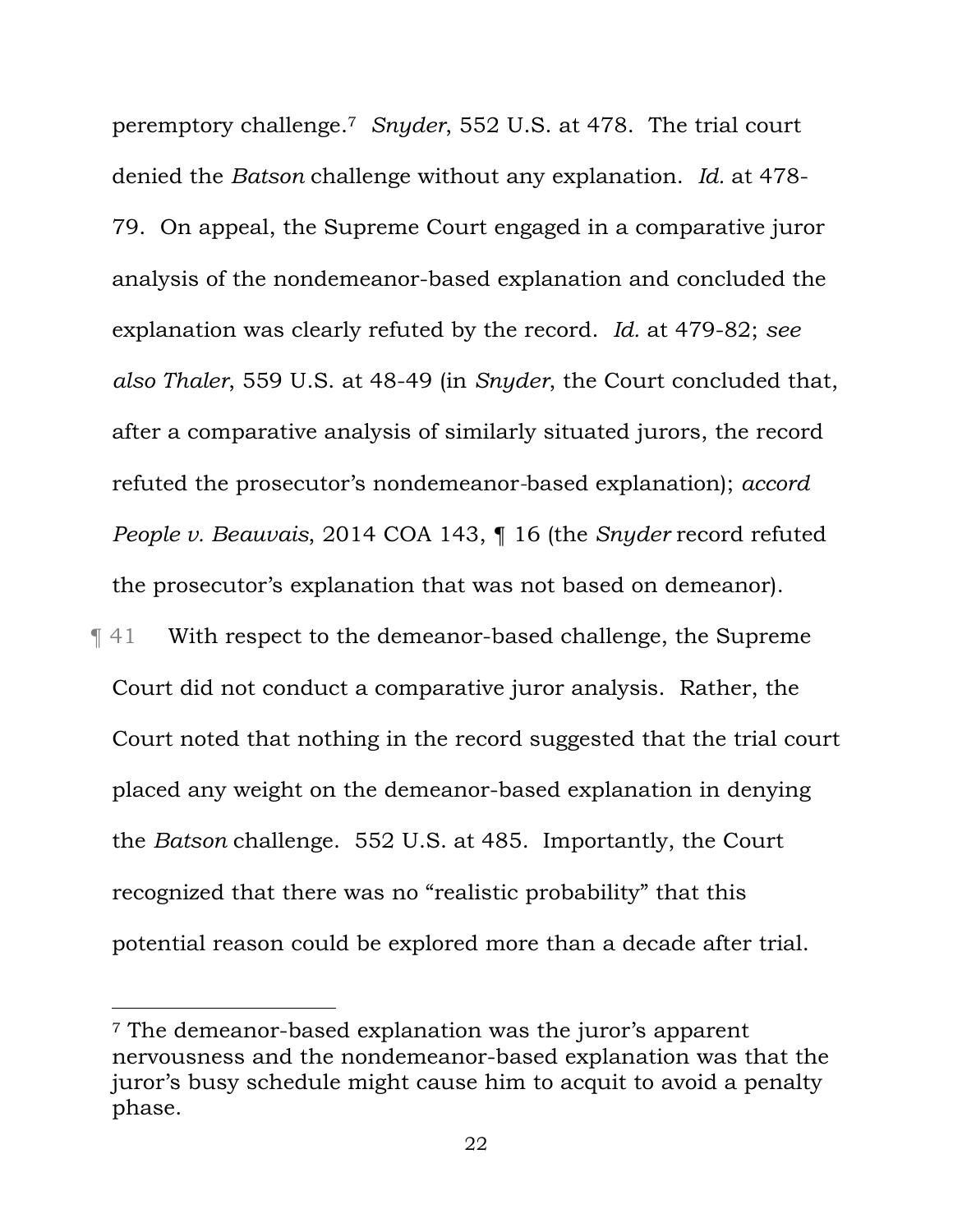Id. at 486. Thus, the Court reversed and remanded for a new trial. *Id.* 8

¶ 42 In sum, we cannot conclude that the trial court clearly erred in finding that the prosecutor offered a good faith, race-neutral explanation for striking Juror M.

### B. Plea Bargain Testimony

- ¶ 43 DeGreat next contends that the trial court plainly erred in failing to sua sponte strike testimony that DeGreat had been offered a plea bargain. We disagree.
- ¶ 44 During direct examination, the victim was asked about DeGreat's alleged attempts to bribe him not to appear for trial. In response to a question about phone calls he had received from DeGreat's contacts, the victim made the following statement: "I was scared in a way. I asked him . . . I was aware that Mr. DeGreat was offered a plea bargain . . . I asked him . . . Is \$7,000 worth a man's life?" DeGreat's counsel did not object. The prosecutor never

i

<sup>8</sup> Unlike *Snyder*, this is not a case where the prosecutor relied on both nondemeanor and demeanor-based reasons to support the peremptory challenge. *Cf. People v. Collins*, 187 P.3d 1178, 1183- 84 (Colo. App. 2008) (reversing where nondemeanor-based reasons were refuted by the record and the trial court did not credit the demeanor-based reasons).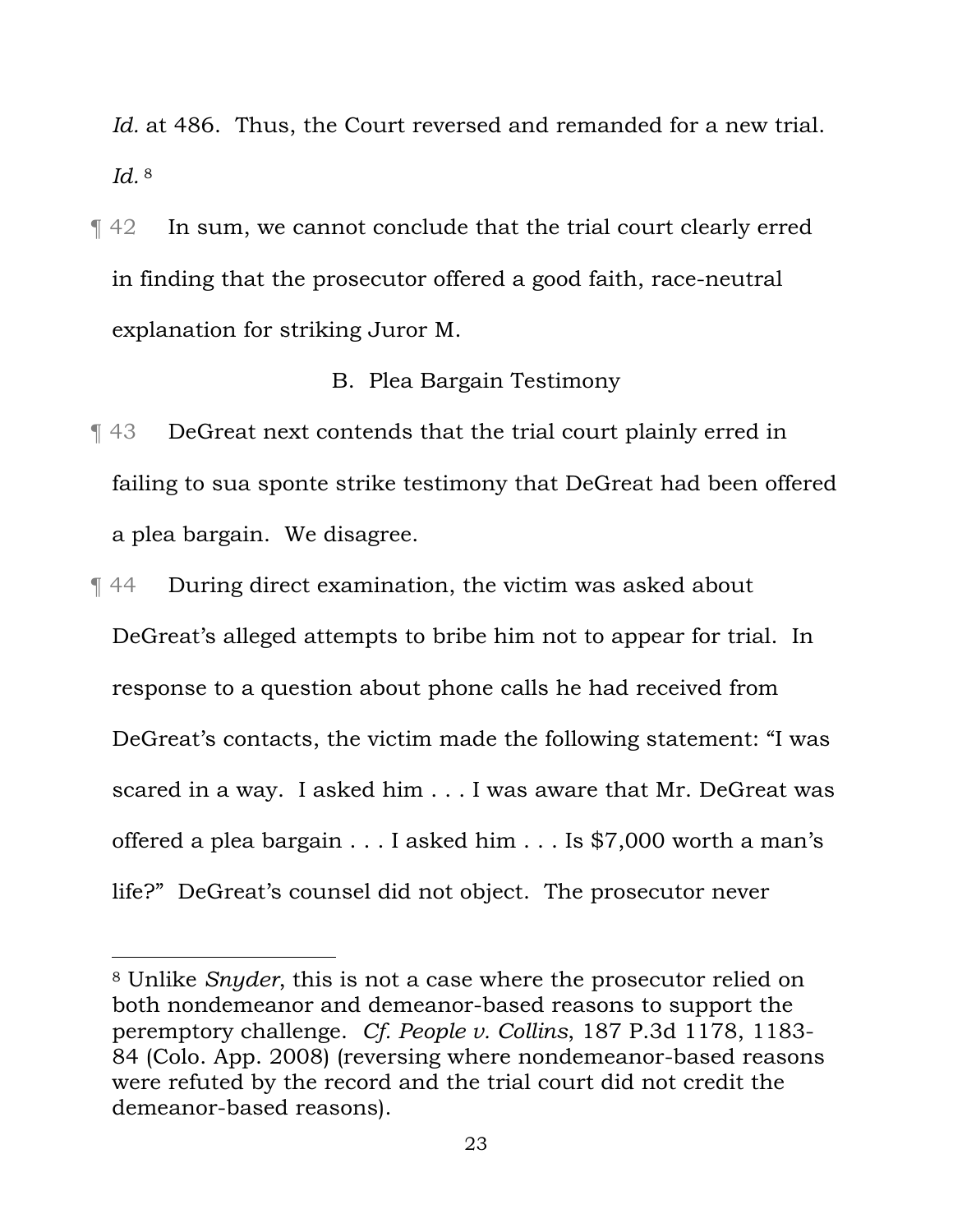referenced the remark or the plea offer during the remainder of trial.

¶ 45 Because no contemporaneous objection was raised, we review for plain error. *People v. Miller*, 113 P.3d 743, 749 (Colo. 2005). Plain error is obvious and substantial, so "undermin[ing] the fundamental fairness of the trial itself . . . as to cast serious doubt on the reliability of the judgment of conviction." *Hagos v. People*, 2012 CO 63, ¶ 14 (internal quotation marks omitted); *see People v. Sepulveda*, 65 P.3d 1002, 1006 (Colo. 2003). When the law surrounding the challenged issue is not established, error, if any, cannot be plain or obvious. *People v. Petschow*, 119 P.3d 495, 504- 05 (Colo. App. 2004).

¶ 46 DeGreat identifies no Colorado authority concluding that it is error to admit evidence of a plea offer. Rather, DeGreat relies almost exclusively on a Mississippi Supreme Court case. Because no binding precedent clearly precludes evidence regarding plea offers, the trial court could not have been expected to sua sponte strike such unsolicited testimony. *See id.* (plain error assumes that the trial court should have intervened without counsel's notice because the error was so obvious based on the current law).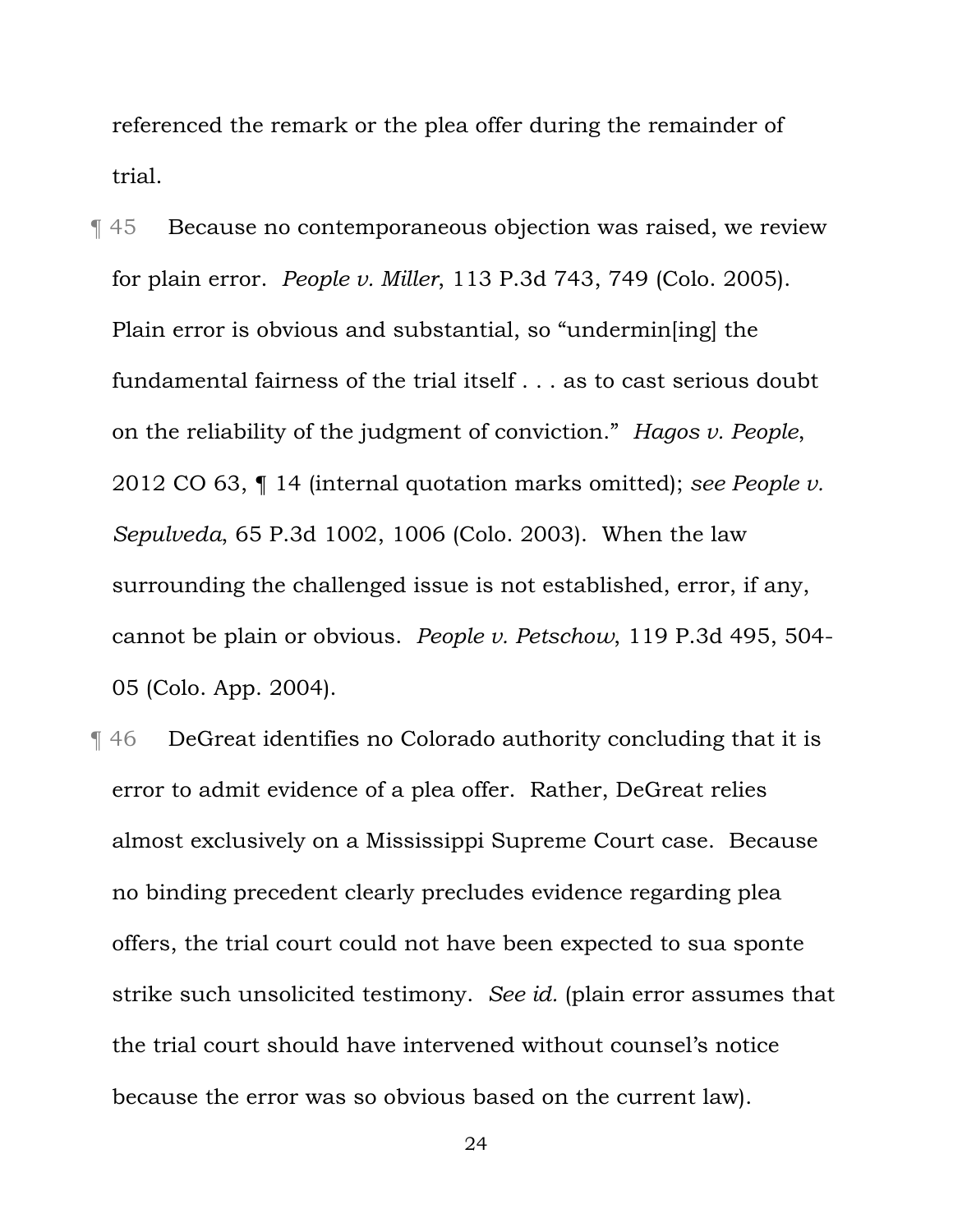¶ 47 Accordingly, the trial court did not plainly err.

# C. Jail Telephone Calls

- ¶ 48 Lastly, DeGreat contends that the trial court erred in admitting recorded phone calls he placed from jail. We disagree.
- ¶ 49 Prior to trial, DeGreat moved to suppress introduction of taped phone calls, placed from the jail, in which he attempted to solicit the victim not to appear for trial.Each taped call begins with a warning: "This call may be monitored or recorded."
- ¶ 50 After an evidentiary hearing, the trial court denied DeGreat's motion to suppress the taped calls. The court concluded that the phone calls constituted permissible CRE 404(b) evidence. By attempting to coerce the victim not to testify, the court concluded, DeGreat sought to conceal his role in the crime and, accordingly, the calls "infer a consciousness of guilt." *See People v. Kyle*, 111 P.3d 491, 499-500 (Colo. App. 2004) (evidence showing a defendant's consciousness of guilt and "continual efforts to control the victim" admissible under CRE 404(b)). The court also found that DeGreat had no reasonable expectation to privacy in his jailhouse calls and that recording the calls did not violate the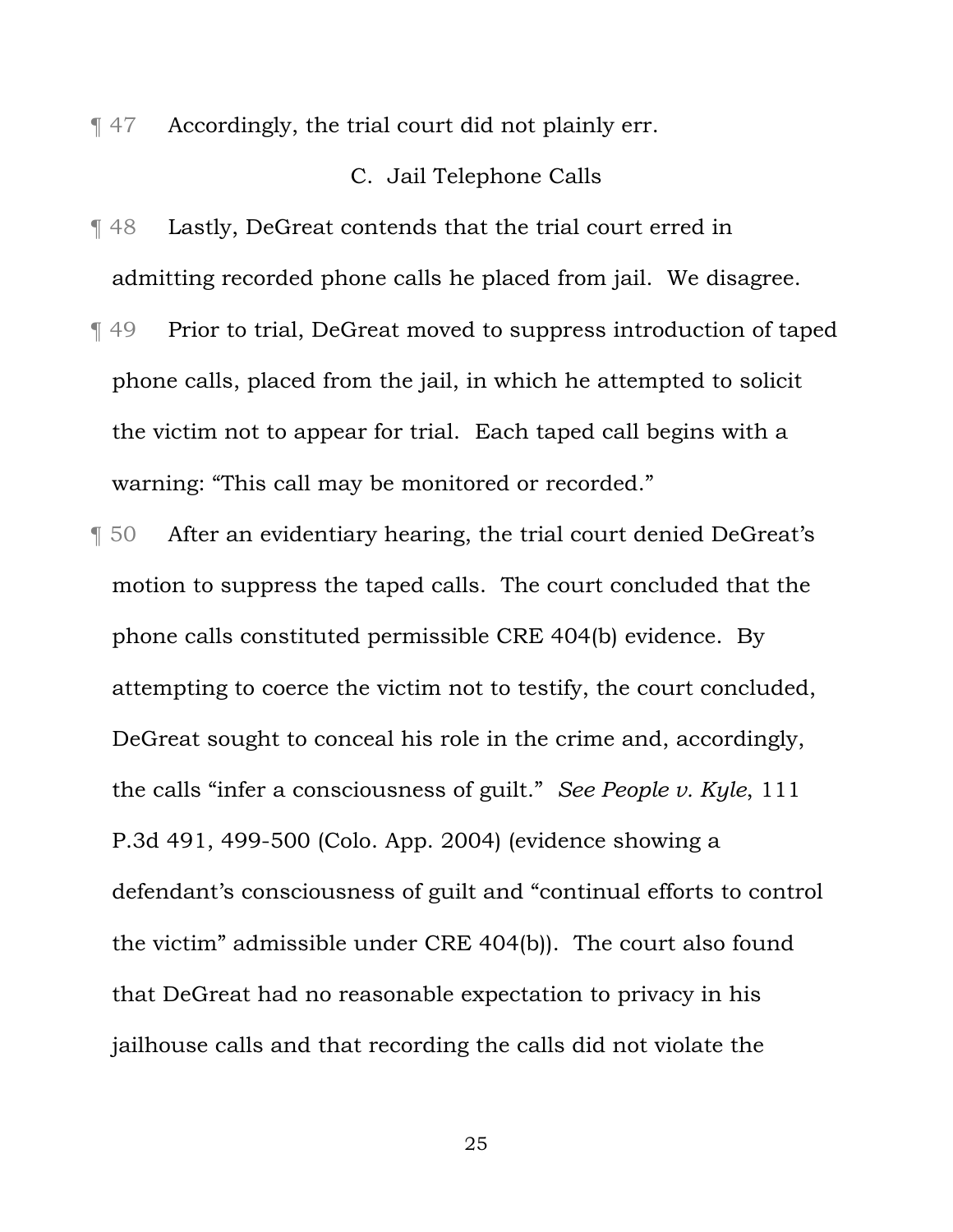Fourth Amendment or Colorado's wiretapping and eavesdropping statute.

¶ 51 DeGreat contends that the trial court erred in denying his motion to suppress. In his view, recording his jailhouse calls constituted an illegal search and seizure in violation of the Fourth Amendment. And he argues that recording the calls violated the wiretapping statute, section 18-9-303(1), C.R.S. 2014. DeGreat's arguments present a mixed question of fact and law, which we review by deferring to the trial court's factual findings while reviewing its conclusions of law de novo. *People v. Mares*, 263 P.3d 699, 702 (Colo. App. 2011).

**The Fourth Amendment guarantees protection only from** unreasonable searches and seizures. *Missouri v. McNeely*, 133 S. Ct. 1552, 1558, 569 U.S. \_\_\_, \_\_\_ (2013). Generally, warrantless searches are presumptively unreasonable. *People v. Lee*, 93 P.3d 544, 547 (Colo. App. 2003). But a warrant is not required where an individual has no reasonable expectation of privacy. *Id*. Specifically, recording a phone conversation does not constitute a Fourth Amendment violation unless an individual has a justifiable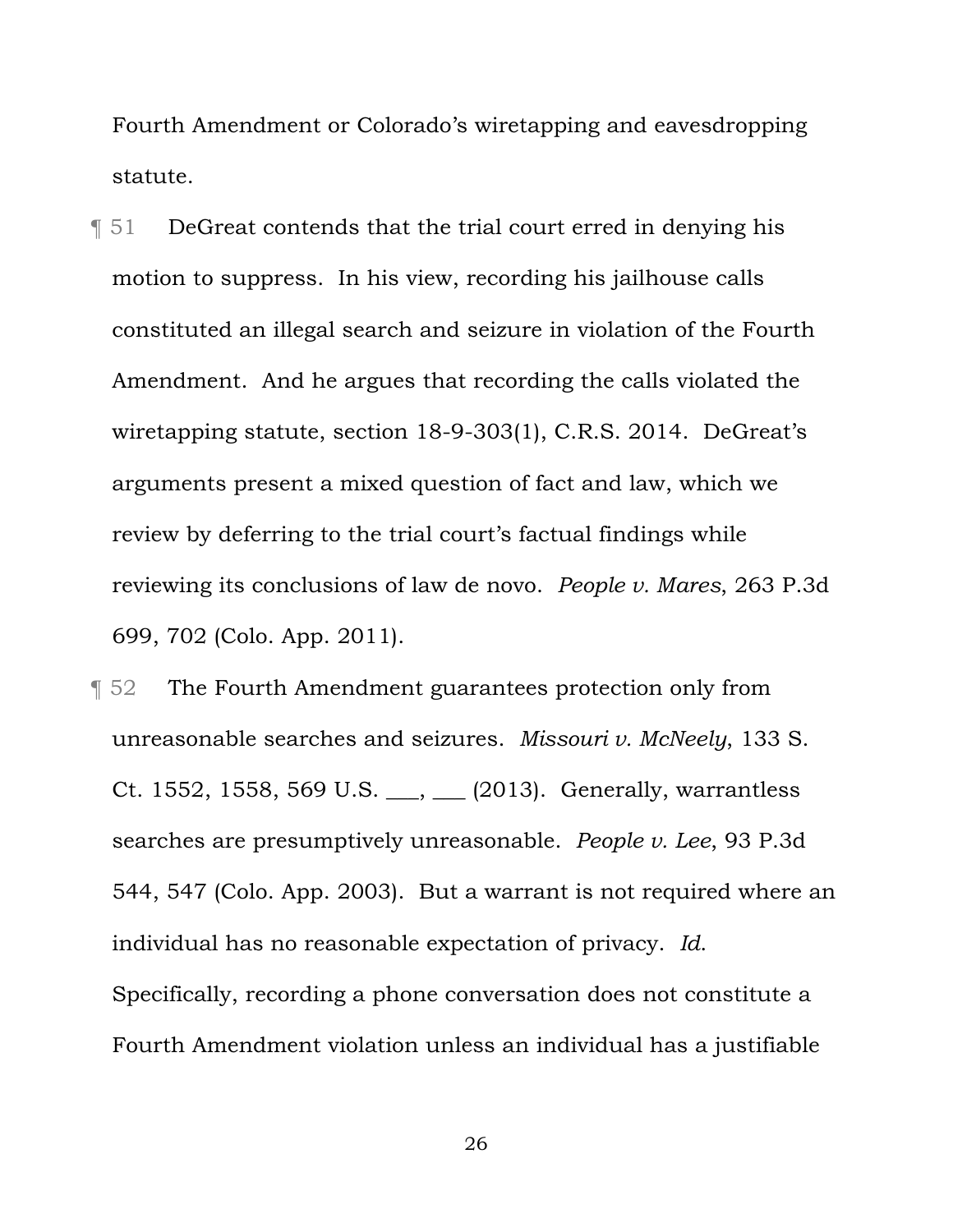expectation of privacy regarding the conversation. *People v. Blehm*, 44 Colo. App. 472, 475, 623 P.2d 411, 414 (1980).

- ¶ 53 Prisoners have little, if any, reasonable expectation of privacy while incarcerated. *People v. Salaz*, 953 P.2d 1275, 1277 (Colo. 1998); *Blehm*, 44 Colo. App. at 476, 623 P.2d at 415. And there is no reasonable expectation of privacy in phone calls placed from jail. *Mares*, 263 P.3d at 706. This is particularly true where, as here, an inmate is not misled into believing that his statements were not being recorded, but instead expressly informed that calls were being monitored. *People v. Zamora*, 220 P.3d 996, 1000 (Colo. App. 2009).
- ¶ 54 The trial court therefore did not abuse its discretion in finding that DeGreat had no reasonable expectation of privacy when he made the jailhouse calls. Accordingly, DeGreat's Fourth Amendment rights were not violated when his jailhouse calls were recorded. *See Mares*, 263 P.3d at 706.
- ¶ 55 Nor do we agree with DeGreat's argument that his phone calls were recorded in violation of the wiretapping statute. Although section 18-9-303(1) generally bars individuals from knowingly recording a phone call without the consent of either party to the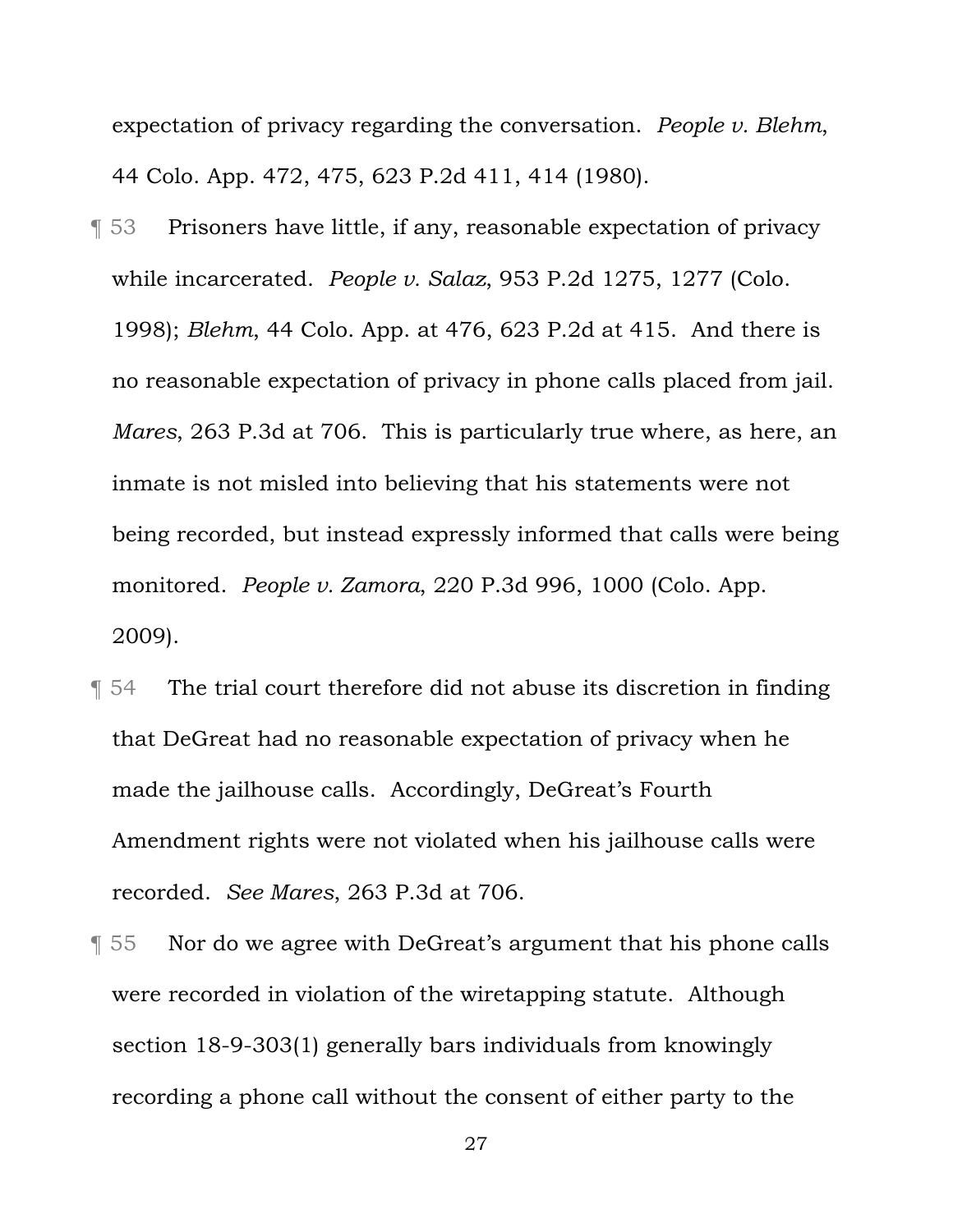call, it does not apply to inmate phone calls placed from jail. *Id.*; *Blehm*, 44 Colo. App. at 477-78, 623 P.2d at 416.

¶ 56 Thus, the trial court did not err in admitting the jailhouse phone calls.

# IV. Conclusion

¶ 57 The judgment of conviction for aggravated robbery and the related crime of violence count are reversed and the case is remanded for a new trial on those counts. The judgment is otherwise affirmed.

JUDGE ROMÁN and JUDGE MILLER concur.